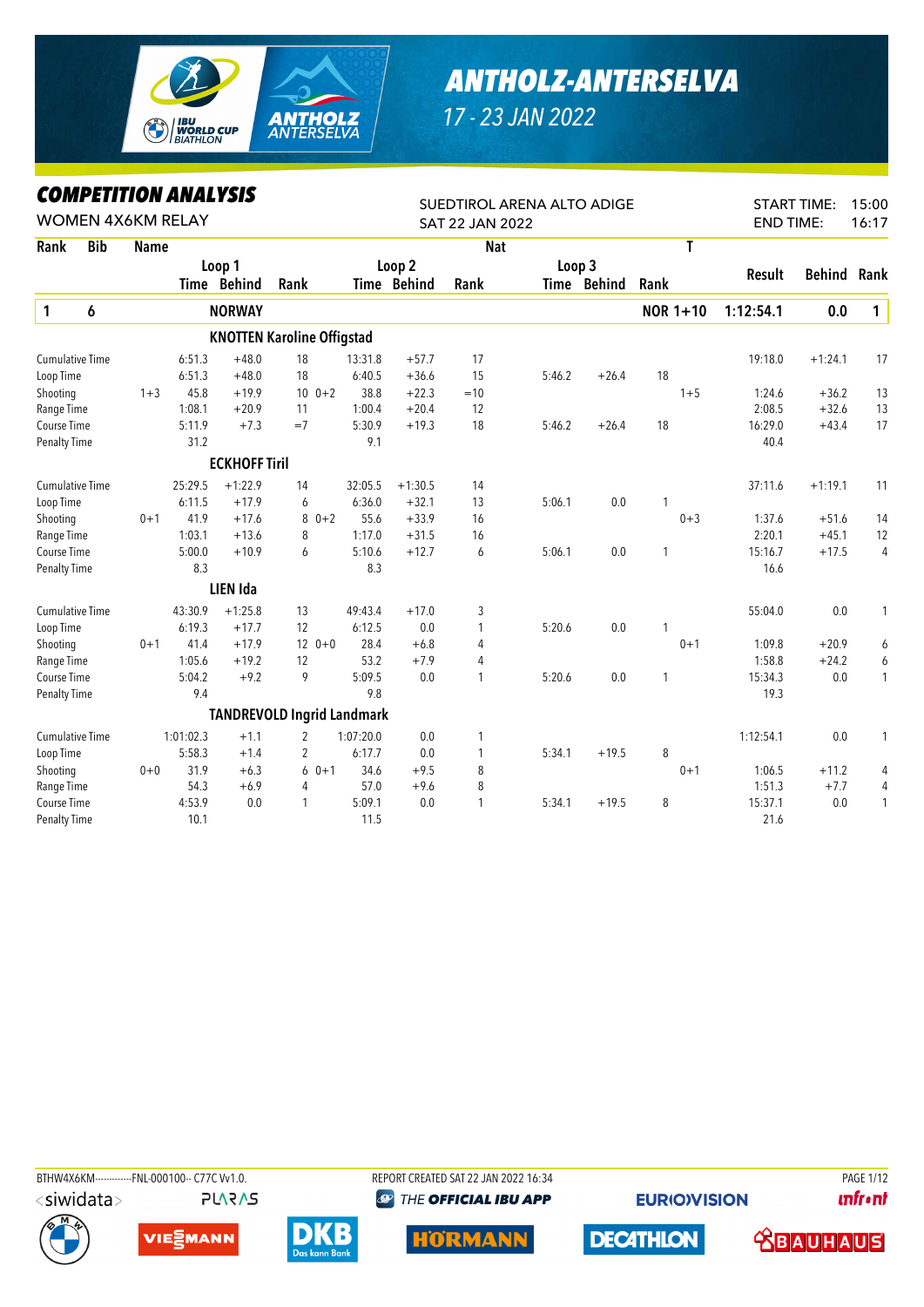| Rank                                | <b>Bib</b>            | <b>Name</b> |                                                |                          |                                |                   |                    | <b>Nat</b>                           |        |             | T                  |                   |                      |                          |
|-------------------------------------|-----------------------|-------------|------------------------------------------------|--------------------------|--------------------------------|-------------------|--------------------|--------------------------------------|--------|-------------|--------------------|-------------------|----------------------|--------------------------|
|                                     |                       |             |                                                | Loop 1                   |                                |                   | Loop <sub>2</sub>  |                                      | Loop 3 |             |                    | <b>Result</b>     | <b>Behind Rank</b>   |                          |
|                                     |                       |             |                                                | Time Behind              | Rank                           |                   | Time Behind        | Rank                                 |        | Time Behind | Rank               |                   |                      |                          |
| $\overline{2}$                      | 3                     |             |                                                | <b>RUSSIA</b>            |                                |                   |                    |                                      |        |             | <b>RUS 3+12</b>    | 1:13:18.7         | $+24.6$              | $\mathbf{2}$             |
|                                     |                       |             |                                                |                          | <b>VASNETCOVA Valeriia</b>     |                   |                    |                                      |        |             |                    |                   |                      |                          |
| <b>Cumulative Time</b>              |                       |             | 6:28.8                                         | $+25.5$                  | 9                              | 12:52.0           | $+17.9$            | 9                                    |        |             |                    | 18:21.3           | $+27.4$              | 6                        |
| Loop Time                           |                       |             | 6:28.8                                         | $+25.5$                  | 9                              | 6:23.2            | $+19.3$            | 6                                    | 5:29.3 | $+9.5$      | 6                  |                   |                      |                          |
| Shooting                            |                       | $0 + 2$     | 47.8<br>1:09.3                                 | $+21.9$                  | $120+2$                        | 39.1<br>59.5      | $+22.6$            | 12<br>10                             |        |             | $0 + 4$            | 1:27.0<br>2:08.8  | $+38.6$<br>$+32.9$   | 14                       |
| Range Time<br>Course Time           |                       |             | 5:08.8                                         | $+22.1$<br>$+4.2$        | 12<br>$\overline{4}$           | 5:14.6            | $+19.5$<br>$+3.0$  | 3                                    | 5:29.3 | $+9.5$      | 6                  | 15:52.7           | $+7.1$               | 14<br>5                  |
| <b>Penalty Time</b>                 |                       |             | 10.6                                           |                          |                                | 9.0               |                    |                                      |        |             |                    | 19.7              |                      |                          |
|                                     |                       |             |                                                | <b>REZTSOVA Kristina</b> |                                |                   |                    |                                      |        |             |                    |                   |                      |                          |
| <b>Cumulative Time</b>              |                       |             | 24:31.1                                        | $+24.5$                  | 6                              | 30:35.0           | 0.0                | 1                                    |        |             |                    | 35:52.5           | 0.0                  | 1                        |
| Loop Time                           |                       |             | 6:09.8                                         | $+16.2$                  | 3                              | 6:03.9            | 0.0                | 1                                    | 5:17.5 | $+11.4$     | $=4$               |                   |                      |                          |
| Shooting                            |                       | $0 + 2$     | 43.2                                           | $+18.9$                  | 9<br>$0 + 1$                   | 29.7              | $+8.0$             | 4                                    |        |             | $0 + 3$            | 1:12.9            | $+26.9$              | 4                        |
| Range Time                          |                       |             | 1:04.9                                         | $+15.4$                  | 9                              | 52.3              | $+6.8$             | 5                                    |        |             |                    | 1:57.2            | $+22.2$              | $=3$                     |
| Course Time                         |                       |             | 4:55.8                                         | $+6.7$                   | 3                              | 5:02.4            | $+4.5$             | $\overline{2}$                       | 5:17.5 | $+11.4$     | $=4$               | 15:15.7           | $+16.5$              | 3                        |
| <b>Penalty Time</b>                 |                       |             | 9.1                                            |                          |                                | 9.1               |                    |                                      |        |             |                    | 18.2              |                      |                          |
|                                     |                       |             |                                                | <b>KAZAKEVICH Irina</b>  |                                |                   |                    |                                      |        |             |                    |                   |                      |                          |
| <b>Cumulative Time</b>              |                       |             | 42:05.1                                        | 0.0                      | 1                              | 49:50.5           | $+24.1$            | 5                                    |        |             |                    | 55:29.8           | $+25.8$              | 6                        |
| Loop Time                           |                       |             | 6:12.6                                         | $+11.0$                  | 4                              | 7:45.4            | $+1:32.9$          | 19                                   | 5:39.3 | $+18.7$     | 8                  |                   |                      |                          |
| Shooting                            |                       | $0 + 1$     | 40.1                                           | $+16.6$                  | $10 \t3+3$                     | 54.2              | $+32.6$            | 16                                   |        |             | $3 + 4$            | 1:34.3            | $+45.4$              | 13                       |
| Range Time<br>Course Time           |                       |             | 1:02.1<br>4:59.7                               | $+15.7$<br>$+4.7$        | 9<br>$\overline{4}$            | 1:16.9<br>5:10.7  | $+31.6$<br>$+1.2$  | 15<br>$\overline{2}$                 | 5:39.3 | $+18.7$     | 8                  | 2:19.0<br>15:49.7 | $+44.4$<br>$+15.4$   | 12<br>5                  |
| <b>Penalty Time</b>                 |                       |             | 10.7                                           |                          |                                | 1:17.8            |                    |                                      |        |             |                    | 1:28.5            |                      |                          |
|                                     |                       |             |                                                |                          | <b>NIGMATULLINA Uliana</b>     |                   |                    |                                      |        |             |                    |                   |                      |                          |
| <b>Cumulative Time</b>              |                       |             | 1:01:34.5                                      | $+33.3$                  | 5                              | 1:08:01.9         | $+41.9$            |                                      |        |             |                    | 1:13:18.7         | $+24.6$              | 2                        |
| Loop Time                           |                       |             | 6:04.7                                         | $+7.8$                   | $\overline{4}$                 | 6:27.4            | $+9.7$             | 3<br>6                               | 5:16.8 | $+2.2$      | 2                  |                   |                      |                          |
| Shooting                            |                       | $0 + 0$     | 25.6                                           | 0.0                      | $10+1$                         | 36.6              | $+11.5$            | 9                                    |        |             | $0 + 1$            | 1:02.2            | $+6.9$               | 3                        |
| Range Time                          |                       |             | 47.4                                           | 0.0                      | 1                              | 56.2              | $+8.8$             | $\overline{7}$                       |        |             |                    | 1:43.6            | 0.0                  | 1                        |
| Course Time                         |                       |             | 5:07.6                                         | $+13.7$                  | 10                             | 5:22.3            | $+13.2$            | $\overline{7}$                       | 5:16.8 | $+2.2$      | $\overline{2}$     | 15:46.7           | $+9.6$               | 6                        |
| <b>Penalty Time</b>                 |                       |             | 9.6                                            |                          |                                | 8.8               |                    |                                      |        |             |                    | 18.5              |                      |                          |
| 3                                   | 1                     |             |                                                | <b>FRANCE</b>            |                                |                   |                    |                                      |        |             | FRA 0+13           | 1:13:26.7         | $+32.6$              | 3                        |
|                                     |                       |             |                                                | <b>CHEVALIER Chloe</b>   |                                |                   |                    |                                      |        |             |                    |                   |                      |                          |
| <b>Cumulative Time</b>              |                       |             | 6:22.4                                         | $+19.1$                  | 6                              | 12:49.5           | $+15.4$            | 8                                    |        |             |                    | 18:27.7           | $+33.8$              | 8                        |
| Loop Time                           |                       |             | 6:22.4                                         | $+19.1$                  | 6                              | 6:27.1            | $+23.2$            | 8                                    | 5:38.2 | $+18.4$     | 13                 |                   |                      |                          |
| Shooting                            |                       | $0 + 1$     | 37.6                                           | $+11.7$                  | $50+0$                         | 30.3              | $+13.8$            | 9                                    |        |             | $0 + 1$            | 1:07.9            | $+19.5$              | 7                        |
| Range Time                          |                       |             | 59.9                                           | $+12.7$                  | 7                              | 53.9              | $+13.9$            | 9                                    |        |             |                    | 1:53.8            | $+17.9$              | 7                        |
| Course Time<br><b>Penalty Time</b>  |                       |             | 5:10.8<br>11.6                                 | $+6.2$                   | 6                              | 5:22.5<br>10.7    | $+10.9$            | 7                                    | 5:38.2 | $+18.4$     | 13                 | 16:11.5<br>22.4   | $+25.9$              | 8                        |
|                                     |                       |             |                                                |                          | <b>BRAISAZ-BOUCHET Justine</b> |                   |                    |                                      |        |             |                    |                   |                      |                          |
|                                     |                       |             |                                                | $+42.2$                  | 8                              |                   |                    |                                      |        |             |                    |                   |                      |                          |
| <b>Cumulative Time</b><br>Loop Time |                       |             | 24:48.8<br>6:21.1                              | $+27.5$                  | 10                             | 31:12.1<br>6:23.3 | $+37.1$<br>$+19.4$ | 7<br>6                               | 5:12.2 | $+6.1$      | 3                  | 36:24.3           | $+31.8$              | 5                        |
| Shooting                            |                       | $0 + 3$     | 1:02.1                                         | $+37.8$                  | $16 \t 0+3$                    | 53.3              | $+31.6$            | 15                                   |        |             | $0 + 6$            | 1:55.4            | $+1:09.4$            | 18                       |
| Range Time                          |                       |             | 1:23.5                                         | $+34.0$                  | 15                             | 1:16.7            | $+31.2$            | 15                                   |        |             |                    | 2:40.2            | $+1:05.2$            | 18                       |
| Course Time                         |                       |             | 4:49.1                                         | 0.0                      | $\mathbf{1}$                   | 4:57.9            | 0.0                | 1                                    | 5:12.2 | $+6.1$      | 3                  | 14:59.2           | 0.0                  | $\mathbf{1}$             |
| <b>Penalty Time</b>                 |                       |             | 8.5                                            |                          |                                | 8.6               |                    |                                      |        |             |                    | 17.1              |                      |                          |
|                                     |                       |             |                                                | <b>BOTET Paula</b>       |                                |                   |                    |                                      |        |             |                    |                   |                      |                          |
| <b>Cumulative Time</b>              |                       |             | 42:45.6                                        | $+40.5$                  | $\overline{4}$                 | 50:03.9           | $+37.5$            | 11                                   |        |             |                    | 55:27.3           | $+23.3$              | 5                        |
| Loop Time                           |                       |             | 6:21.3                                         | $+19.7$                  | 13                             | 7:18.3            | $+1:05.8$          | 16                                   | 5:23.4 | $+2.8$      | 2                  |                   |                      |                          |
| Shooting                            |                       | $0 + 1$     | 42.5                                           | $+19.0$                  | $140+3$                        | 1:14.5            | $+52.9$            | 20                                   |        |             | $0 + 4$            | 1:57.1            | $+1:08.2$            | $20\,$                   |
| Range Time<br>Course Time           |                       |             | 1:06.3<br>5:04.3                               | $+19.9$<br>$+9.3$        | 15<br>10                       | 1:37.8<br>5:30.0  | $+52.5$<br>$+20.5$ | 20<br>13                             | 5:23.4 | $+2.8$      | $\overline{2}$     | 2:44.1<br>15:57.7 | $+1:09.5$<br>$+23.4$ | $20\,$<br>$\overline{7}$ |
| <b>Penalty Time</b>                 |                       |             | 10.6                                           |                          |                                | 10.4              |                    |                                      |        |             |                    | 21.0              |                      |                          |
|                                     |                       |             |                                                | <b>BESCOND Anais</b>     |                                |                   |                    |                                      |        |             |                    |                   |                      |                          |
| <b>Cumulative Time</b>              |                       |             | 1:01:30.6                                      | $+29.4$                  | 3                              | 1:07:58.7         | $+38.7$            | 2                                    |        |             |                    | 1:13:26.7         | $+32.6$              | 3                        |
| Loop Time                           |                       |             | 6:03.3                                         | $+6.4$                   | 3                              | 6:28.1            | $+10.4$            | 8                                    | 5:28.0 | $+13.4$     | 4                  |                   |                      |                          |
| Shooting                            |                       | $0 + 1$     | 36.9                                           | $+11.3$                  | $70+1$                         | 41.1              | $+16.0$            | 11                                   |        |             | $0 + 2$            | 1:18.1            | $+22.8$              | 10                       |
| Range Time                          |                       |             | 58.3                                           | $+10.9$                  | 7                              | 1:04.8            | $+17.4$            | 12                                   |        |             |                    | 2:03.1            | $+19.5$              | 9                        |
| Course Time                         |                       |             | 4:56.0                                         | $+2.1$                   | 4                              | 5:14.5            | $+5.4$             | 3                                    | 5:28.0 | $+13.4$     | 4                  | 15:38.5           | $+1.4$               | $\overline{2}$           |
| <b>Penalty Time</b>                 |                       |             | 8.9                                            |                          |                                | 8.7               |                    |                                      |        |             |                    | 17.6              |                      |                          |
|                                     |                       |             | BTHW4X6KM-------------FNL-000100-- C77C Vv1.0. |                          |                                |                   |                    | REPORT CREATED SAT 22 JAN 2022 16:34 |        |             |                    |                   |                      | <b>PAGE 2/12</b>         |
|                                     | <siwidata></siwidata> |             |                                                | <b>SV2V7L</b>            |                                | $\bigcirc$        |                    | THE OFFICIAL IBU APP                 |        |             | <b>EURIOVISION</b> |                   |                      | <b>unfr</b> •nt          |
|                                     |                       |             |                                                |                          |                                |                   |                    |                                      |        |             |                    |                   |                      |                          |

**DECATHLON** 





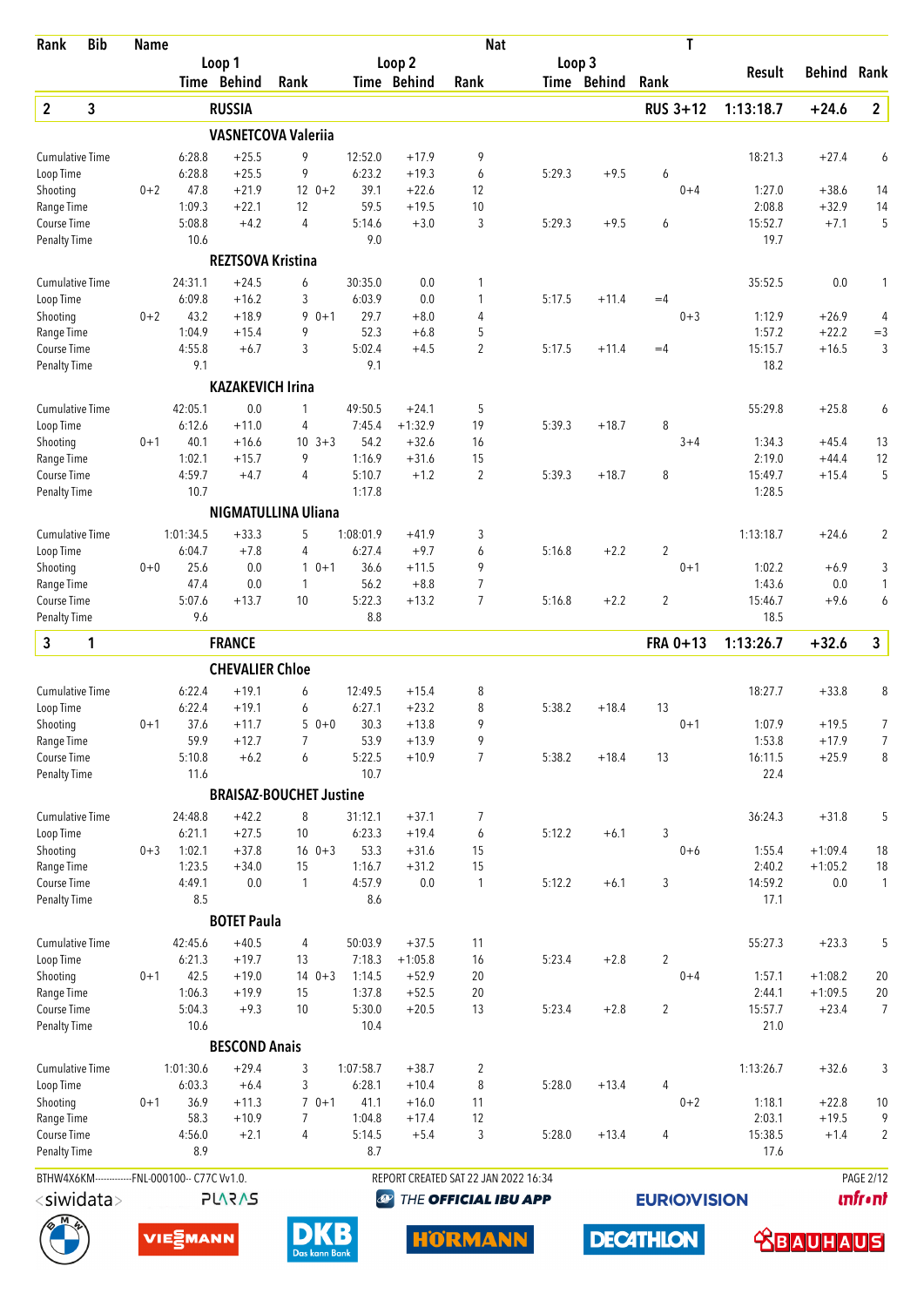| Rank                                | <b>Bib</b>              | <b>Name</b> |                                                |                                              |                |             |                   |                    | <b>Nat</b>                           |        |             | T                   |                   |                    |                  |
|-------------------------------------|-------------------------|-------------|------------------------------------------------|----------------------------------------------|----------------|-------------|-------------------|--------------------|--------------------------------------|--------|-------------|---------------------|-------------------|--------------------|------------------|
|                                     |                         |             |                                                | Loop 1                                       |                |             |                   | Loop <sub>2</sub>  |                                      | Loop 3 |             |                     | Result            | <b>Behind Rank</b> |                  |
|                                     |                         |             |                                                | <b>Time Behind</b>                           | Rank           |             |                   | Time Behind        | Rank                                 |        | Time Behind | Rank                |                   |                    |                  |
| 4                                   | $\overline{\mathbf{z}}$ |             |                                                | <b>ITALY</b>                                 |                |             |                   |                    |                                      |        |             | <b>ITA 0+13</b>     | 1:13:26.7         | $+32.6$            | 4                |
|                                     |                         |             |                                                | <b>VITTOZZI Lisa</b>                         |                |             |                   |                    |                                      |        |             |                     |                   |                    |                  |
| <b>Cumulative Time</b>              |                         |             | 6:32.3                                         | $+29.0$                                      | 11             |             | 12:36.2           | $+2.1$             | 3                                    |        |             |                     | 18:01.4           | $+7.5$             | 3                |
| Loop Time<br>Shooting               |                         | $0 + 3$     | 6:32.3<br>48.7                                 | $+29.0$<br>$+22.8$                           | 11             | $140+0$     | 6:03.9<br>16.5    | 0.0<br>0.0         | 1<br>1                               | 5:25.2 | $+5.4$      | 3<br>$0 + 3$        | 1:05.2            | $+16.8$            | 4                |
| Range Time                          |                         |             | 1:10.5                                         | $+23.3$                                      | 13             |             | 40.0              | 0.0                | 1                                    |        |             |                     | 1:50.5            | $+14.6$            | 5                |
| Course Time                         |                         |             | 5:11.9                                         | $+7.3$                                       | $=7$           |             | 5:14.2            | $+2.6$             | $\overline{c}$                       | 5:25.2 | $+5.4$      | 3                   | 15:51.3           | $+5.7$             | 4                |
| <b>Penalty Time</b>                 |                         |             | 9.8                                            |                                              |                |             | 9.7               |                    |                                      |        |             |                     | 19.5              |                    |                  |
|                                     |                         |             |                                                | <b>WIERER Dorothea</b>                       |                |             |                   |                    |                                      |        |             |                     |                   |                    |                  |
| <b>Cumulative Time</b>              |                         |             | 24:40.9                                        | $+34.3$                                      | $\overline{7}$ |             | 30:51.0           | $+16.0$            | 5                                    |        |             |                     | 36:18.0           | $+25.5$            | 3                |
| Loop Time                           |                         |             | 6:39.5                                         | $+45.9$                                      | 15             |             | 6:10.1            | $+6.2$             | 2                                    | 5:27.0 | $+20.9$     | 8                   |                   |                    |                  |
| Shooting                            |                         | $0 + 3$     | 1:04.6                                         | $+40.3$                                      |                | $170+1$     | 28.0              | $+6.3$             | 3                                    |        |             | $0 + 4$             | 1:32.6            | $+46.6$            | $=10$            |
| Range Time                          |                         |             | 1:26.8                                         | $+37.3$                                      | 17             |             | 51.7              | $+6.2$             | 4                                    |        |             |                     | 2:18.5            | $+43.5$            | 10               |
| Course Time                         |                         |             | 5:03.2<br>9.4                                  | $+14.1$                                      | 8              |             | 5:09.1<br>9.3     | $+11.2$            | 4                                    | 5:27.0 | $+20.9$     | 8                   | 15:39.3<br>18.8   | $+40.1$            | $\overline{7}$   |
| <b>Penalty Time</b>                 |                         |             |                                                |                                              |                |             |                   |                    |                                      |        |             |                     |                   |                    |                  |
|                                     |                         |             |                                                | <b>COMOLA Samuela</b>                        |                |             |                   |                    |                                      |        |             |                     |                   |                    |                  |
| <b>Cumulative Time</b>              |                         |             | 42:35.0<br>6:17.0                              | $+29.9$<br>$+15.4$                           | 3<br>9         |             | 49:26.4<br>6:51.4 | 0.0<br>$+38.9$     | 1<br>8                               | 5:43.4 | $+22.8$     | 12                  | 55:09.8           | $+5.8$             | 3                |
| Loop Time<br>Shooting               |                         | $0 + 1$     | 43.8                                           | $+20.3$                                      |                | $16 \t 0+2$ | 54.7              | $+33.1$            | 17                                   |        |             | $0 + 3$             | 1:38.6            | $+49.7$            | 14               |
| Range Time                          |                         |             | 1:06.0                                         | $+19.6$                                      | 14             |             | 1:18.2            | $+32.9$            | 17                                   |        |             |                     | 2:24.2            | $+49.6$            | 13               |
| Course Time                         |                         |             | 5:00.2                                         | $+5.2$                                       | 5              |             | 5:22.6            | $+13.1$            | 9                                    | 5:43.4 | $+22.8$     | 12                  | 16:06.2           | $+31.9$            | 9                |
| <b>Penalty Time</b>                 |                         |             | 10.7                                           |                                              |                |             | 10.5              |                    |                                      |        |             |                     | 21.3              |                    |                  |
|                                     |                         |             |                                                | <b>SANFILIPPO Federica</b>                   |                |             |                   |                    |                                      |        |             |                     |                   |                    |                  |
| Cumulative Time                     |                         |             | 1:01:30.7                                      | $+29.5$                                      | $\overline{4}$ |             | 1:08:12.1         | $+52.1$            | 5                                    |        |             |                     | 1:13:26.7         | $+32.6$            | 4                |
| Loop Time                           |                         |             | 6:20.9                                         | $+24.0$                                      | 9              |             | 6:41.4            | $+23.7$            | 11                                   | 5:14.6 | 0.0         | 1                   |                   |                    |                  |
| Shooting                            |                         | $0 + 1$     | 40.7                                           | $+15.1$                                      |                | $11 \t 0+2$ | 50.2              | $+25.1$            | 16                                   |        |             | $0 + 3$             | 1:30.9            | $+35.6$            | 13               |
| Range Time                          |                         |             | 1:02.2                                         | $+14.8$                                      | 10             |             | 1:12.9            | $+25.5$            | 16                                   |        |             |                     | 2:15.1            | $+31.5$            | 14               |
| Course Time                         |                         |             | 5:07.7                                         | $+13.8$                                      | 11             |             | 5:18.7<br>9.7     | $+9.6$             | $=$ 5                                | 5:14.6 | 0.0         | 1                   | 15:41.0<br>20.7   | $+3.9$             | 3                |
| <b>Penalty Time</b>                 |                         |             | 11.0                                           |                                              |                |             |                   |                    |                                      |        |             |                     |                   |                    |                  |
| 5                                   | 14                      |             |                                                | <b>UNITED STATES</b><br><b>DUNKLEE Susan</b> |                |             |                   |                    |                                      |        |             | USA 0+13            | 1:13:44.2         | $+50.1$            | 5                |
|                                     |                         |             | 6:20.2                                         |                                              |                |             |                   |                    | 10                                   |        |             |                     |                   |                    | 12               |
| <b>Cumulative Time</b><br>Loop Time |                         |             | 6:20.2                                         | $+16.9$<br>$+16.9$                           | 5<br>5         |             | 12:56.7<br>6:36.5 | $+22.6$<br>$+32.6$ | 14                                   | 5:38.8 | $+19.0$     | 14                  | 18:35.5           | $+41.6$            |                  |
| Shooting                            |                         | $0 + 1$     | 38.3                                           | $+12.4$                                      |                | $=7$ 0+2    | 38.8              | $+22.3$            | $=10$                                |        |             | $0 + 3$             | 1:17.2            | $+28.8$            | 10               |
| Range Time                          |                         |             | 58.3                                           | $+11.1$                                      | 5              |             | 1:02.2            | $+22.2$            | 14                                   |        |             |                     | 2:00.5            | $+24.6$            | 10               |
| Course Time                         |                         |             | 5:12.4                                         | $+7.8$                                       | 10             |             | 5:25.3            | $+13.7$            | 13                                   | 5:38.8 | $+19.0$     | 14                  | 16:16.5           | $+30.9$            | 12               |
| <b>Penalty Time</b>                 |                         |             | 9.4                                            |                                              |                |             | 8.9               |                    |                                      |        |             |                     | 18.4              |                    |                  |
|                                     |                         |             |                                                | <b>EGAN Clare</b>                            |                |             |                   |                    |                                      |        |             |                     |                   |                    |                  |
| <b>Cumulative Time</b>              |                         |             | 25:09.8                                        | $+1:03.2$                                    | 11             |             | 31:43.3           | $+1:08.3$          | 12                                   |        |             |                     | 37:07.3           | $+1:14.8$          | 10               |
| Loop Time                           |                         |             | 6:34.3                                         | $+40.7$                                      | 13             |             | 6:33.5            | $+29.6$            | 10                                   | 5:24.0 | $+17.9$     | $\overline{7}$      |                   |                    |                  |
| Shooting                            |                         | $0 + 3$     | 53.1                                           | $+28.8$                                      |                | $130+2$     | 41.2              | $+19.5$            | 11                                   |        |             | $0 + 5$             | 1:34.4            | $+48.4$            | 13               |
| Range Time<br>Course Time           |                         |             | 1:17.6<br>5:07.8                               | $+28.1$<br>$+18.7$                           | 13<br>16       |             | 1:04.9<br>5:19.3  | $+19.4$<br>$+21.4$ | 11<br>12                             | 5:24.0 | $+17.9$     | $\overline{7}$      | 2:22.5<br>15:51.1 | $+47.5$<br>$+51.9$ | 15<br>10         |
| <b>Penalty Time</b>                 |                         |             | 8.9                                            |                                              |                |             | 9.2               |                    |                                      |        |             |                     | 18.1              |                    |                  |
|                                     |                         |             |                                                | <b>IRWIN Deedra</b>                          |                |             |                   |                    |                                      |        |             |                     |                   |                    |                  |
| <b>Cumulative Time</b>              |                         |             | 43:20.5                                        | $+1:15.4$                                    | 9              |             | 49:59.0           | $+32.6$            | 8                                    |        |             |                     | 55:31.6           | $+27.6$            | 7                |
| Loop Time                           |                         |             | 6:13.2                                         | $+11.6$                                      | 6              |             | 6:38.5            | $+26.0$            | 4                                    | 5:32.6 | $+12.0$     | 6                   |                   |                    |                  |
| Shooting                            |                         | $0 + 0$     | 29.4                                           | $+5.9$                                       |                | $70+3$      | 44.3              | $+22.7$            | $=7$                                 |        |             | $0 + 3$             | 1:13.8            | $+24.9$            | 8                |
| Range Time                          |                         |             | 53.1                                           | $+6.7$                                       | 7              |             | 1:08.3            | $+23.0$            | 9                                    |        |             |                     | 2:01.4            | $+26.8$            | 8                |
| Course Time                         |                         |             | 5:09.8                                         | $+14.8$                                      | $=13$          |             | 5:21.0            | $+11.5$            | 6                                    | 5:32.6 | $+12.0$     | 6                   | 16:03.4           | $+29.1$            | 8                |
| <b>Penalty Time</b>                 |                         |             | 10.2                                           |                                              |                |             | 9.2               |                    |                                      |        |             |                     | 19.5              |                    |                  |
|                                     |                         |             |                                                | <b>REID Joanne</b>                           |                |             |                   |                    |                                      |        |             |                     |                   |                    |                  |
| <b>Cumulative Time</b>              |                         |             | 1:01:44.6                                      | $+43.4$                                      | 6              |             | 1:08:11.5         | $+51.5$            | 4                                    |        |             |                     | 1:13:44.2         | $+50.1$            | 5                |
| Loop Time                           |                         |             | 6:13.0                                         | $+16.1$                                      | 6              |             | 6:26.9            | $+9.2$             | 5                                    | 5:32.7 | $+18.1$     | 5                   |                   |                    |                  |
| Shooting<br>Range Time              |                         | $0 + 1$     | 38.5<br>1:00.2                                 | $+12.9$<br>$+12.8$                           | 8              | $90+1$      | 37.0<br>1:00.7    | $+11.9$<br>$+13.3$ | 10<br>10                             |        |             | $0 + 2$             | 1:15.6<br>2:00.9  | $+20.3$<br>$+17.3$ | 7<br>7           |
| Course Time                         |                         |             | 5:03.5                                         | $+9.6$                                       | 7              |             | 5:17.8            | $+8.7$             | 4                                    | 5:32.7 | $+18.1$     | 5                   | 15:54.0           | $+16.9$            | 8                |
| <b>Penalty Time</b>                 |                         |             | 9.3                                            |                                              |                |             | 8.3               |                    |                                      |        |             |                     | 17.6              |                    |                  |
|                                     |                         |             | BTHW4X6KM-------------FNL-000100-- C77C Vv1.0. |                                              |                |             |                   |                    | REPORT CREATED SAT 22 JAN 2022 16:34 |        |             |                     |                   |                    | <b>PAGE 3/12</b> |
|                                     | $<$ siwidata $>$        |             |                                                | <b>SV2V7L</b>                                |                |             | $\bigcirc$        |                    | THE OFFICIAL IBU APP                 |        |             | <b>EURIO)VISION</b> |                   |                    | <b>unfr</b> •nt  |

**DECATHLON** 





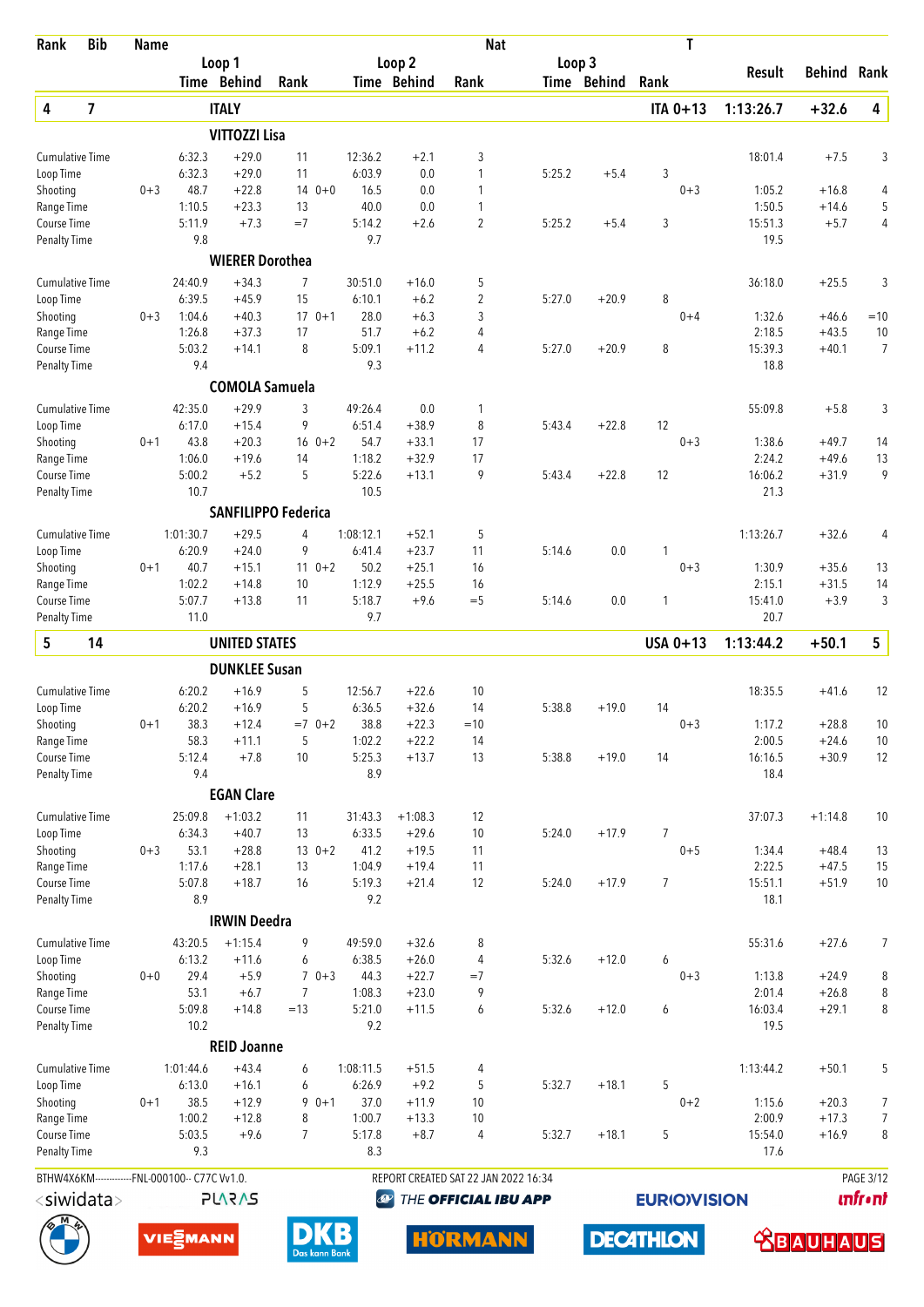| Rank                                | <b>Bib</b> | <b>Name</b> |                                                |                           |                           |                   |                    | <b>Nat</b>                           |        |                  |      | T                   |                   |                    |                                  |
|-------------------------------------|------------|-------------|------------------------------------------------|---------------------------|---------------------------|-------------------|--------------------|--------------------------------------|--------|------------------|------|---------------------|-------------------|--------------------|----------------------------------|
|                                     |            |             |                                                | Loop 1                    |                           |                   | Loop <sub>2</sub>  |                                      | Loop 3 |                  |      |                     | Result            | Behind             | Rank                             |
|                                     |            |             |                                                | Time Behind               | Rank                      |                   | Time Behind        | Rank                                 |        | Time Behind      | Rank |                     |                   |                    |                                  |
| 6                                   | 9          |             |                                                | <b>CZECH REPUBLIC</b>     |                           |                   |                    |                                      |        |                  |      | $CZE$ 0+8           | 1:13:53.9         | $+59.8$            | $\pmb{6}$                        |
|                                     |            |             |                                                | <b>JISLOVA Jessica</b>    |                           |                   |                    |                                      |        |                  |      |                     |                   |                    |                                  |
| <b>Cumulative Time</b><br>Loop Time |            |             | 6:17.5<br>6:17.5                               | $+14.2$<br>$+14.2$        | 3<br>3                    | 12:41.9<br>6:24.4 | $+7.8$<br>$+20.5$  | 5<br>$\overline{7}$                  | 5:34.3 | $+14.5$          | 9    |                     | 18:16.2           | $+22.3$            | 5                                |
| Shooting                            |            | $0 + 0$     | 30.3                                           | $+4.4$                    | $\overline{4}$<br>$0 + 0$ | 23.8              | $+7.3$             | 5                                    |        |                  |      | $0 + 0$             | 54.2              | $+5.8$             | $\overline{2}$                   |
| Range Time                          |            |             | 54.5                                           | $+7.3$                    | $\overline{4}$            | 46.9              | $+6.9$             | 6                                    |        |                  |      |                     | 1:41.4            | $+5.5$             | $\overline{2}$                   |
| Course Time                         |            |             | 5:12.5                                         | $+7.9$                    | 11                        | 5:28.4            | $+16.8$            | 16                                   | 5:34.3 | $+14.5$          | 9    |                     | 16:15.2           | $+29.6$            | 11                               |
| <b>Penalty Time</b>                 |            |             | 10.5                                           |                           |                           | 9.0               |                    |                                      |        |                  |      |                     | 19.6              |                    |                                  |
|                                     |            |             |                                                | <b>VOBORNIKOVA Tereza</b> |                           |                   |                    |                                      |        |                  |      |                     |                   |                    |                                  |
| <b>Cumulative Time</b>              |            |             | 24:26.7                                        | $+20.1$                   | 5                         | 31:05.2           | $+30.2$            | 6                                    |        |                  |      |                     | 36:39.2           | $+46.7$            | 7                                |
| Loop Time                           |            |             | 6:10.5                                         | $+16.9$                   | 5                         | 6:38.5            | $+34.6$            | 15                                   | 5:34.0 | $+27.9$          | 11   |                     |                   |                    |                                  |
| Shooting<br>Range Time              |            | $0 + 0$     | 29.4<br>53.6                                   | $+5.1$<br>$+4.1$          | $20+2$<br>2               | 44.2<br>1:08.6    | $+22.5$<br>$+23.1$ | 14<br>14                             |        |                  |      | $0 + 2$             | 1:13.6<br>2:02.2  | $+27.6$<br>$+27.2$ | 6<br>7                           |
| Course Time                         |            |             | 5:07.4                                         | $+18.3$                   | 15                        | 5:20.6            | $+22.7$            | $=13$                                | 5:34.0 | $+27.9$          | 11   |                     | 16:02.0           | $+1:02.8$          | 12                               |
| <b>Penalty Time</b>                 |            |             | 9.4                                            |                           |                           | 9.3               |                    |                                      |        |                  |      |                     | 18.8              |                    |                                  |
|                                     |            |             |                                                | <b>DAVIDOVA Marketa</b>   |                           |                   |                    |                                      |        |                  |      |                     |                   |                    |                                  |
| <b>Cumulative Time</b>              |            |             | 42:55.3                                        | $+50.2$                   | 5                         | 49:36.4           | $+10.0$            | $\overline{c}$                       |        |                  |      |                     | 55:04.3           | $+0.3$             | $\overline{2}$                   |
| Loop Time                           |            |             | 6:16.1                                         | $+14.5$                   | 8                         | 6:41.1            | $+28.6$            | 5                                    | 5:27.9 | $+7.3$           | 4    |                     |                   |                    |                                  |
| Shooting                            |            | $0 + 2$     | 45.1                                           | $+21.6$                   | $170+2$                   | 46.7              | $+25.1$            | 11                                   |        |                  |      | $0 + 4$             | 1:31.9            | $+43.0$            | 11                               |
| Range Time<br>Course Time           |            |             | 1:07.7<br>4:58.9                               | $+21.3$<br>$+3.9$         | 16<br>3                   | 1:09.2<br>5:22.7  | $+23.9$<br>$+13.2$ | 11<br>10                             |        |                  | 4    |                     | 2:16.9<br>15:49.5 | $+42.3$<br>$+15.2$ | 11<br>4                          |
| <b>Penalty Time</b>                 |            |             | 9.5                                            |                           |                           | 9.2               |                    |                                      | 5:27.9 | $+7.3$           |      |                     | 18.7              |                    |                                  |
|                                     |            |             |                                                | <b>CHARVATOVA Lucie</b>   |                           |                   |                    |                                      |        |                  |      |                     |                   |                    |                                  |
| <b>Cumulative Time</b>              |            |             | 1:01:01.2                                      | 0.0                       | 1                         | 1:08:20.7         | $+1:00.7$          | 6                                    |        |                  |      |                     | 1:13:53.9         | $+59.8$            | 6                                |
| Loop Time                           |            |             | 5:56.9                                         | 0.0                       | $\mathbf{1}$              | 7:19.5            | $+1:01.8$          | 18                                   | 5:33.2 | $+18.6$          | 6    |                     |                   |                    |                                  |
| Shooting                            |            | $0 + 0$     | 28.5                                           | $+2.9$                    | $20+2$                    | 1:06.2            | $+41.1$            | 18                                   |        |                  |      | $0 + 2$             | 1:34.8            | $+39.5$            | 15                               |
| Range Time                          |            |             | 52.5                                           | $+5.1$                    | 2                         | 1:29.6            | $+42.2$            | 18                                   |        |                  |      |                     | 2:22.1            | $+38.5$            | 16                               |
| Course Time<br><b>Penalty Time</b>  |            |             | 4:54.2<br>10.2                                 | $+0.3$                    | $\overline{2}$            | 5:40.1<br>9.8     | $+31.0$            | 14                                   | 5:33.2 | $+18.6$          | 6    |                     | 16:07.5<br>20.0   | $+30.4$            | 9                                |
|                                     |            |             |                                                |                           |                           |                   |                    |                                      |        |                  |      |                     |                   |                    |                                  |
| $\overline{7}$                      | 12         |             |                                                | <b>SWITZERLAND</b>        |                           |                   |                    |                                      |        |                  |      | SUI 1+11            | 1:13:57.8         | $+1:03.7$          | $\overline{7}$                   |
|                                     |            |             |                                                | <b>BASERGA Amy</b>        |                           |                   |                    |                                      |        |                  |      |                     |                   |                    |                                  |
| <b>Cumulative Time</b>              |            |             | 6:19.1<br>6:19.1                               | $+15.8$<br>$+15.8$        | 4                         | 12:40.9<br>6:21.8 | $+6.8$<br>$+17.9$  | 4                                    |        |                  | 10   |                     | 18:15.3           | $+21.4$            | 4                                |
| Loop Time<br>Shooting               |            | $0 + 0$     | 27.7                                           | $+1.8$                    | 4<br>$20+0$               | 20.6              | $+4.1$             | 5<br>3                               | 5:34.4 | $+14.6$          |      | $0 + 0$             | 48.4              | 0.0                | 1                                |
| Range Time                          |            |             | 51.6                                           | $+4.4$                    | 3                         | 44.3              | $+4.3$             | 4                                    |        |                  |      |                     | 1:35.9            | 0.0                | $\mathbf{1}$                     |
| Course Time                         |            |             | 5:17.5                                         | $+12.9$                   | 16                        | 5:27.8            | $+16.2$            | 14                                   | 5:34.4 | $+14.6$          | 10   |                     | 16:19.7           | $+34.1$            | 13                               |
| <b>Penalty Time</b>                 |            |             | 9.9                                            |                           |                           | 9.7               |                    |                                      |        |                  |      |                     | 19.6              |                    |                                  |
|                                     |            |             |                                                | <b>HAECKI Lena</b>        |                           |                   |                    |                                      |        |                  |      |                     |                   |                    |                                  |
| <b>Cumulative Time</b>              |            |             | 24:25.4                                        | $+18.8$                   | 4                         | 30:46.3           | $+11.3$            | 3                                    |        |                  |      |                     | 36:23.7           | $+31.2$            | 4                                |
| Loop Time                           |            |             | 6:10.1                                         | $+16.5$                   | 4                         | 6:20.9            | $+17.0$            | 5                                    | 5:37.4 | $+31.3$          | 12   |                     |                   |                    |                                  |
| Shooting<br>Range Time              |            | $0 + 1$     | 32.1<br>56.8                                   | $+7.8$<br>$+7.3$          | $50+1$<br>6               | 26.0<br>50.8      | $+4.3$<br>$+5.3$   | $\sqrt{2}$<br>$\overline{2}$         |        |                  |      | $0 + 2$             | 58.1<br>1:47.6    | $+12.1$<br>$+12.6$ | $\overline{c}$<br>$\overline{2}$ |
| Course Time                         |            |             | 5:04.1                                         | $+15.0$                   | $=10$                     | 5:20.6            | $+22.7$            | $=13$                                | 5:37.4 | $+31.3$          | 12   |                     | 16:02.1           | $+1:02.9$          | 13                               |
| <b>Penalty Time</b>                 |            |             | 9.2                                            |                           |                           | 9.4               |                    |                                      |        |                  |      |                     | 18.7              |                    |                                  |
|                                     |            |             |                                                | <b>GASPARIN Elisa</b>     |                           |                   |                    |                                      |        |                  |      |                     |                   |                    |                                  |
| <b>Cumulative Time</b>              |            |             | 42:55.8                                        | $+50.7$                   | 6                         | 50:00.3           | $+33.9$            | 9                                    |        |                  |      |                     | 55:41.3           | $+37.3$            | 9                                |
| Loop Time                           |            |             | 6:32.1                                         | $+30.5$                   | 16                        | 7:04.5            | $+52.0$            | 11                                   | 5:41.0 | $+20.4$          | $=9$ |                     |                   |                    |                                  |
| Shooting                            |            | $0 + 3$     | 1:04.7                                         | $+41.2$                   | $20 \t1+3$                | 50.6              | $+29.0$            | 12                                   |        |                  |      | $1 + 6$             | 1:55.3            | $+1:06.4$          | 19                               |
| Range Time                          |            |             | 1:27.9                                         | $+41.5$                   | 20                        | 1:13.9            | $+28.6$            | 12                                   |        |                  |      |                     | 2:41.8            | $+1:07.2$          | 19                               |
| Course Time<br><b>Penalty Time</b>  |            |             | 4:55.0<br>9.1                                  | 0.0                       | $\mathbf{1}$              | 5:20.3<br>30.3    | $+10.8$            | 5                                    | 5:41.0 | $+20.4$          | $=9$ |                     | 15:56.3<br>39.4   | $+22.0$            | 6                                |
|                                     |            |             |                                                | <b>GASPARIN Selina</b>    |                           |                   |                    |                                      |        |                  |      |                     |                   |                    |                                  |
| <b>Cumulative Time</b>              |            |             | 1:02:15.5                                      | $+1:14.3$                 | 10                        | 1:08:37.9         | $+1:17.9$          | 9                                    |        |                  |      |                     | 1:13:57.8         | $+1:03.7$          | 7                                |
| Loop Time                           |            |             | 6:34.2                                         | $+37.3$                   | 14                        | 6:22.4            | $+4.7$             | $\overline{2}$                       | 5:19.9 | $+5.3$           | 3    |                     |                   |                    |                                  |
| Shooting                            |            | $0 + 3$     | 1:04.0                                         | $+38.4$                   | $180+0$                   | 26.2              | $+1.1$             | 3                                    |        |                  |      | $0 + 3$             | 1:30.3            | $+35.0$            | 12                               |
| Range Time                          |            |             | 1:25.7                                         | $+38.3$                   | 17                        | 47.4              | 0.0                | $\mathbf{1}$                         |        |                  |      |                     | 2:13.1            | $+29.5$            | 12                               |
| Course Time                         |            |             | 4:58.7<br>9.7                                  | $+4.8$                    | 5                         | 5:26.1            | $+17.0$            | 11                                   | 5:19.9 | $+5.3$           | 3    |                     | 15:44.7<br>18.7   | $+7.6$             | $\overline{4}$                   |
| Penalty Time                        |            |             |                                                |                           |                           | 8.9               |                    |                                      |        |                  |      |                     |                   |                    |                                  |
|                                     |            |             | BTHW4X6KM-------------FNL-000100-- C77C Vv1.0. |                           |                           |                   |                    | REPORT CREATED SAT 22 JAN 2022 16:34 |        |                  |      |                     |                   |                    | <b>PAGE 4/12</b>                 |
| <siwidata></siwidata>               |            |             |                                                | <b>PLARAS</b>             |                           |                   | Ø                  | THE OFFICIAL IBU APP                 |        |                  |      | <b>EURIO)VISION</b> |                   |                    | <b>unfront</b>                   |
|                                     |            |             | VIE <sub>E</sub> MANN                          |                           |                           | B                 |                    |                                      |        |                  |      |                     |                   |                    |                                  |
|                                     |            |             |                                                |                           |                           |                   |                    | HÖRMANN                              |        | <b>DECATHLON</b> |      |                     |                   | <b>ABAUHAUS</b>    |                                  |





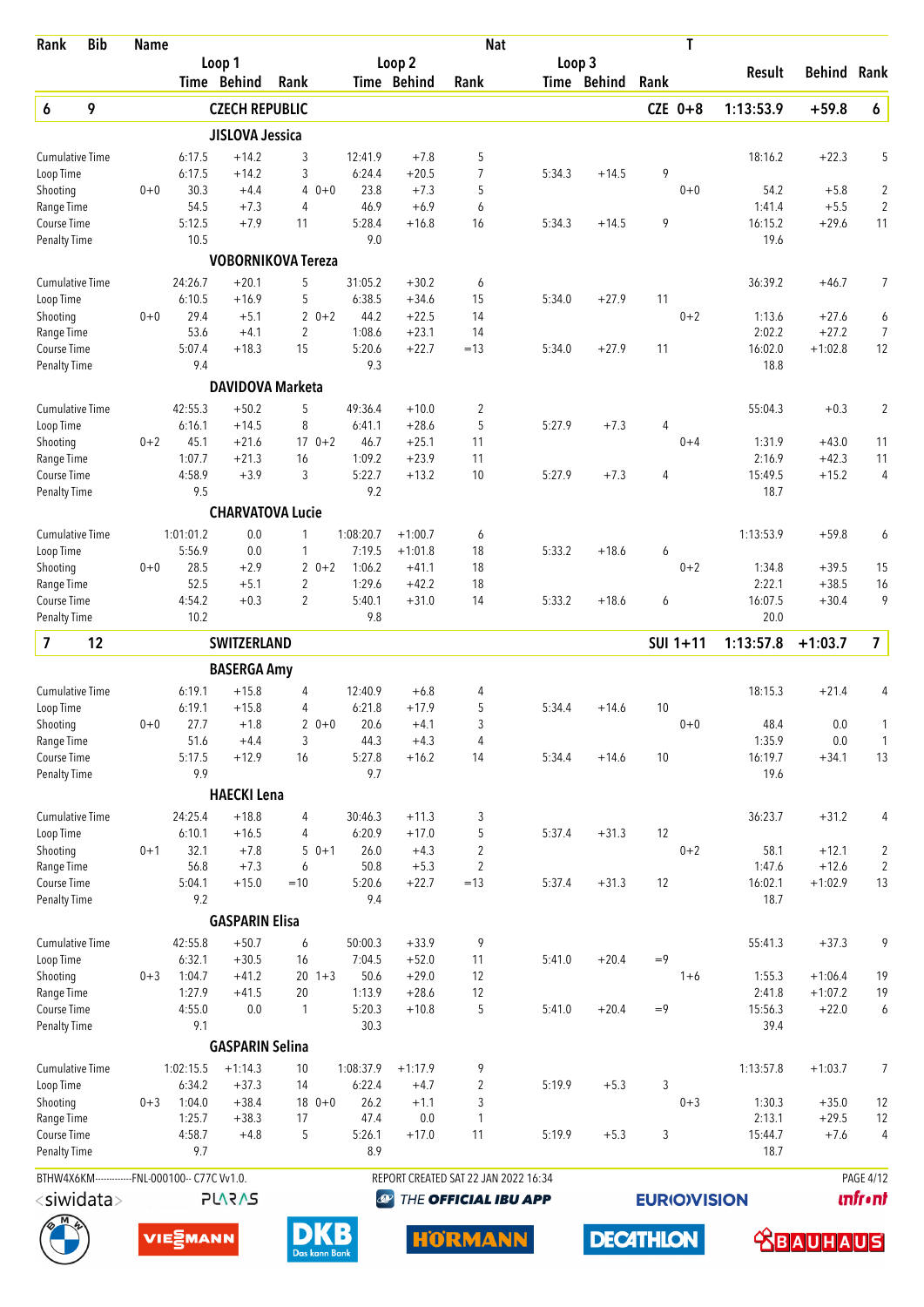| Rank                               | <b>Bib</b>                                     | <b>Name</b> |                   |                       |                             |                   |                    | <b>Nat</b>                           |        |             | T                  |                   |                      |                  |
|------------------------------------|------------------------------------------------|-------------|-------------------|-----------------------|-----------------------------|-------------------|--------------------|--------------------------------------|--------|-------------|--------------------|-------------------|----------------------|------------------|
|                                    |                                                |             |                   | Loop 1                |                             |                   | Loop 2             |                                      | Loop 3 |             |                    | <b>Result</b>     | <b>Behind Rank</b>   |                  |
|                                    |                                                |             |                   | Time Behind           | Rank                        |                   | Time Behind        | Rank                                 |        | Time Behind | Rank               |                   |                      |                  |
| 8                                  | 5                                              |             |                   | <b>GERMANY</b>        |                             |                   |                    |                                      |        |             | GER 0+13           | 1:14:02.3         | $+1:08.2$            | 8                |
|                                    |                                                |             |                   | <b>WEIDEL Anna</b>    |                             |                   |                    |                                      |        |             |                    |                   |                      |                  |
| <b>Cumulative Time</b>             |                                                |             | 6:32.4            | $+29.1$               | 12                          | 13:08.4           | $+34.3$            | 13                                   |        |             |                    | 19:05.3           | $+1:11.4$            | 16               |
| Loop Time                          |                                                |             | 6:32.4            | $+29.1$               | 12                          | 6:36.0            | $+32.1$            | 13                                   | 5:56.9 | $+37.1$     | 19                 |                   |                      |                  |
| Shooting                           |                                                | $0 + 2$     | 39.3              | $+13.4$               | 9<br>$0 + 1$<br>9           | 28.1              | $+11.6$            | 8                                    |        |             | $0 + 3$            | 1:07.4            | $+19.0$              | 6                |
| Range Time<br>Course Time          |                                                |             | 1:03.5<br>5:18.0  | $+16.3$<br>$+13.4$    | 17                          | 50.5<br>5:34.8    | $+10.5$<br>$+23.2$ | 8<br>20                              | 5:56.9 | $+37.1$     | 19                 | 1:54.0<br>16:49.7 | $+18.1$<br>$+1:04.1$ | 8<br>20          |
| <b>Penalty Time</b>                |                                                |             | 10.9              |                       |                             | 10.7              |                    |                                      |        |             |                    | 21.6              |                      |                  |
|                                    |                                                |             |                   |                       | <b>HILDEBRAND Franziska</b> |                   |                    |                                      |        |             |                    |                   |                      |                  |
| <b>Cumulative Time</b>             |                                                |             | 25:34.5           | $+1:27.9$             | 16                          | 32:01.3           | $+1:26.3$          | 13                                   |        |             |                    | 37:24.5           | $+1:32.0$            | 14               |
| Loop Time                          |                                                |             | 6:29.2            | $+35.6$               | 12                          | 6:26.8            | $+22.9$            | 9                                    | 5:23.2 | $+17.1$     | 6                  |                   |                      |                  |
| Shooting                           |                                                | $0 + 2$     | 50.7              | $+26.4$               | $10 \t 0+2$                 | 42.2              | $+20.5$            | 12                                   |        |             | $0 + 4$            | 1:32.9            | $+46.9$              | 12               |
| Range Time                         |                                                |             | 1:14.5            | $+25.0$               | 11                          | 1:05.1            | $+19.6$            | 12                                   |        |             |                    | 2:19.6            | $+44.6$              | 11               |
| Course Time                        |                                                |             | 5:05.8            | $+16.7$               | 13                          | 5:12.4            | $+14.5$            | 8                                    | 5:23.2 | $+17.1$     | 6                  | 15:41.4           | $+42.2$              | 8                |
| <b>Penalty Time</b>                |                                                |             | 8.9               |                       |                             | 9.3               |                    |                                      |        |             |                    | 18.2              |                      |                  |
|                                    |                                                |             |                   | <b>HETTICH Janina</b> |                             |                   |                    |                                      |        |             |                    |                   |                      |                  |
| <b>Cumulative Time</b>             |                                                |             | 43:26.1<br>6:01.6 | $+1:21.0$<br>0.0      | 11                          | 49:51.5<br>6:25.4 | $+25.1$<br>$+12.9$ | 6                                    | 5:26.5 | $+5.9$      |                    | 55:18.0           | $+14.0$              | 4                |
| Loop Time<br>Shooting              |                                                | $0 + 0$     | 27.9              | $+4.4$                | 1<br>$0 + 2$<br>4           | 37.5              | $+15.9$            | 2<br>6                               |        |             | 3<br>$0 + 2$       | 1:05.4            | $+16.5$              | 4                |
| Range Time                         |                                                |             | 50.2              | $+3.8$                | 3                           | 1:02.2            | $+16.9$            | 6                                    |        |             |                    | 1:52.4            | $+17.8$              | 4                |
| Course Time                        |                                                |             | 5:02.2            | $+7.2$                | $\overline{7}$              | 5:14.0            | $+4.5$             | 3                                    | 5:26.5 | $+5.9$      | 3                  | 15:42.7           | $+8.4$               | $\overline{2}$   |
| <b>Penalty Time</b>                |                                                |             | 9.2               |                       |                             | 9.2               |                    |                                      |        |             |                    | 18.4              |                      |                  |
|                                    |                                                |             |                   | <b>KEBINGER Hanna</b> |                             |                   |                    |                                      |        |             |                    |                   |                      |                  |
| <b>Cumulative Time</b>             |                                                |             | 1:01:49.5         | $+48.3$               | 7                           | 1:08:28.9         | $+1:08.9$          | 7                                    |        |             |                    | 1:14:02.3         | $+1:08.2$            | 8                |
| Loop Time                          |                                                |             | 6:31.5            | $+34.6$               | 12                          | 6:39.4            | $+21.7$            | 10                                   | 5:33.4 | $+18.8$     | $\overline{7}$     |                   |                      |                  |
| Shooting                           |                                                | $0 + 2$     | 58.1              | $+32.5$               | $170+2$                     | 47.7              | $+22.6$            | 15                                   |        |             | $0 + 4$            | 1:45.9            | $+50.6$              | 18               |
| Range Time                         |                                                |             | 1:21.1            | $+33.7$               | 16                          | 1:11.2            | $+23.8$            | 15                                   |        |             |                    | 2:32.3            | $+48.7$              | 18               |
| Course Time                        |                                                |             | 5:00.1<br>10.2    | $+6.2$                | 6                           | 5:18.7<br>9.4     | $+9.6$             | $=$ 5                                | 5:33.4 | $+18.8$     | $\overline{7}$     | 15:52.2<br>19.7   | $+15.1$              | 7                |
| <b>Penalty Time</b>                |                                                |             |                   |                       |                             |                   |                    |                                      |        |             |                    |                   |                      |                  |
| 9                                  | 13                                             |             |                   | <b>FINLAND</b>        |                             |                   |                    |                                      |        |             | $FIN 0+10$         | 1:14:13.0         | $+1:18.9$            | 9                |
|                                    |                                                |             |                   | <b>MINKKINEN Suvi</b> |                             |                   |                    |                                      |        |             |                    |                   |                      |                  |
| <b>Cumulative Time</b>             |                                                |             | 6:35.6            | $+32.3$               | 14                          | 13:20.0           | $+45.9$            | 15                                   |        |             |                    | 18:56.3           | $+1:02.4$            | 13               |
| Loop Time                          |                                                |             | 6:35.6            | $+32.3$               | 14                          | 6:44.4            | $+40.5$            | 17                                   | 5:36.3 | $+16.5$     | 11                 |                   |                      |                  |
| Shooting<br>Range Time             |                                                | $0 + 2$     | 46.4<br>1:07.8    | $+20.5$<br>$+20.6$    | $11 \t 0+3$<br>10           | 48.6<br>1:10.3    | $+32.1$<br>$+30.3$ | 17<br>17                             |        |             | $0 + 5$            | 1:35.0<br>2:18.1  | $+46.6$<br>$+42.2$   | 15<br>15         |
| Course Time                        |                                                |             | 5:18.8            | $+14.2$               | 19                          | 5:25.0            | $+13.4$            | 12                                   | 5:36.3 | $+16.5$     | 11                 | 16:20.1           | $+34.5$              | 14               |
| <b>Penalty Time</b>                |                                                |             | 8.9               |                       |                             | 9.0               |                    |                                      |        |             |                    | 18.0              |                      |                  |
|                                    |                                                |             |                   | <b>EDER Mari</b>      |                             |                   |                    |                                      |        |             |                    |                   |                      |                  |
| <b>Cumulative Time</b>             |                                                |             | 25:16.3           | $+1:09.7$             | 12                          | 31:32.4           | $+57.4$            | 11                                   |        |             |                    | 36:39.7           | $+47.2$              | 8                |
| Loop Time                          |                                                |             | 6:20.0            | $+26.4$               | 8                           | 6:16.1            | $+12.2$            | 3                                    | 5:07.3 | $+1.2$      | 2                  |                   |                      |                  |
| Shooting                           |                                                | $0 + 1$     | 51.5              | $+27.2$               | $110+1$                     | 39.7              | $+18.0$            | 9                                    |        |             | $0 + 2$            | 1:31.3            | $+45.3$              | 9                |
| Range Time                         |                                                |             | 1:12.9            | $+23.4$               | 10                          | 1:01.9            | $+16.4$            | 9                                    |        |             |                    | 2:14.8            | $+39.8$              | 9                |
| Course Time<br><b>Penalty Time</b> |                                                |             | 4:57.9<br>9.1     | $+8.8$                | 5                           | 5:05.4<br>8.8     | $+7.5$             | 3                                    | 5:07.3 | $+1.2$      | $\overline{2}$     | 15:10.6<br>17.9   | $+11.4$              | $\overline{2}$   |
|                                    |                                                |             |                   | <b>JANKA Erika</b>    |                             |                   |                    |                                      |        |             |                    |                   |                      |                  |
| <b>Cumulative Time</b>             |                                                |             | 43:05.9           | $+1:00.8$             | 7                           | 49:49.7           | $+23.3$            | 4                                    |        |             |                    | 55:46.3           | $+42.3$              | 10               |
| Loop Time                          |                                                |             | 6:26.2            | $+24.6$               | 15                          | 6:43.8            | $+31.3$            | $\overline{7}$                       | 5:56.6 | $+36.0$     | 14                 |                   |                      |                  |
| Shooting                           |                                                | $0 + 1$     | 40.8              | $+17.3$               | $110+1$                     | 35.6              | $+14.0$            | 5                                    |        |             | $0 + 2$            | 1:16.5            | $+27.6$              | 9                |
| Range Time                         |                                                |             | 1:04.1            | $+17.7$               | 10                          | 1:00.3            | $+15.0$            | 5                                    |        |             |                    | 2:04.4            | $+29.8$              | 9                |
| Course Time                        |                                                |             | 5:12.5            | $+17.5$               | 16                          | 5:33.7            | $+24.2$            | 14                                   | 5:56.6 | $+36.0$     | 14                 | 16:42.8           | $+1:08.5$            | 15               |
| <b>Penalty Time</b>                |                                                |             | 9.6               |                       |                             | 9.8               |                    |                                      |        |             |                    | 19.4              |                      |                  |
|                                    |                                                |             |                   |                       | <b>KINNUNEN Nastassia</b>   |                   |                    |                                      |        |             |                    |                   |                      |                  |
| <b>Cumulative Time</b>             |                                                |             | 1:02:09.3         | $+1:08.1$             | 8                           | 1:08:36.8         | $+1:16.8$          | 8                                    |        |             |                    | 1:14:13.0         | $+1:18.9$            | 9                |
| Loop Time                          |                                                |             | 6:23.0            | $+26.1$               | 11                          | 6:27.5            | $+9.8$             | 7                                    | 5:36.2 | $+21.6$     | 9                  |                   |                      |                  |
| Shooting<br>Range Time             |                                                | $0 + 1$     | 41.2<br>1:04.7    | $+15.6$<br>$+17.3$    | $130+0$<br>13               | 29.7<br>53.0      | $+4.6$<br>$+5.6$   | 4<br>$=$ 3                           |        |             | $0 + 1$            | 1:11.0<br>1:57.7  | $+15.7$<br>$+14.1$   | 6<br>6           |
| Course Time                        |                                                |             | 5:08.7            | $+14.8$               | 12                          | 5:24.4            | $+15.3$            | 8                                    | 5:36.2 | $+21.6$     | 9                  | 16:09.3           | $+32.2$              | 10               |
| <b>Penalty Time</b>                |                                                |             | 9.6               |                       |                             | 10.0              |                    |                                      |        |             |                    | 19.6              |                      |                  |
|                                    | BTHW4X6KM-------------FNL-000100-- C77C Vv1.0. |             |                   |                       |                             |                   |                    | REPORT CREATED SAT 22 JAN 2022 16:34 |        |             |                    |                   |                      | <b>PAGE 5/12</b> |
|                                    | <siwidata></siwidata>                          |             |                   | <b>PLARAS</b>         |                             | $\bigcirc$        |                    | THE OFFICIAL IBU APP                 |        |             | <b>EURIOVISION</b> |                   |                      | <b>unfront</b>   |
|                                    |                                                |             |                   |                       |                             |                   |                    |                                      |        |             |                    |                   |                      |                  |

**DECATHLON** 





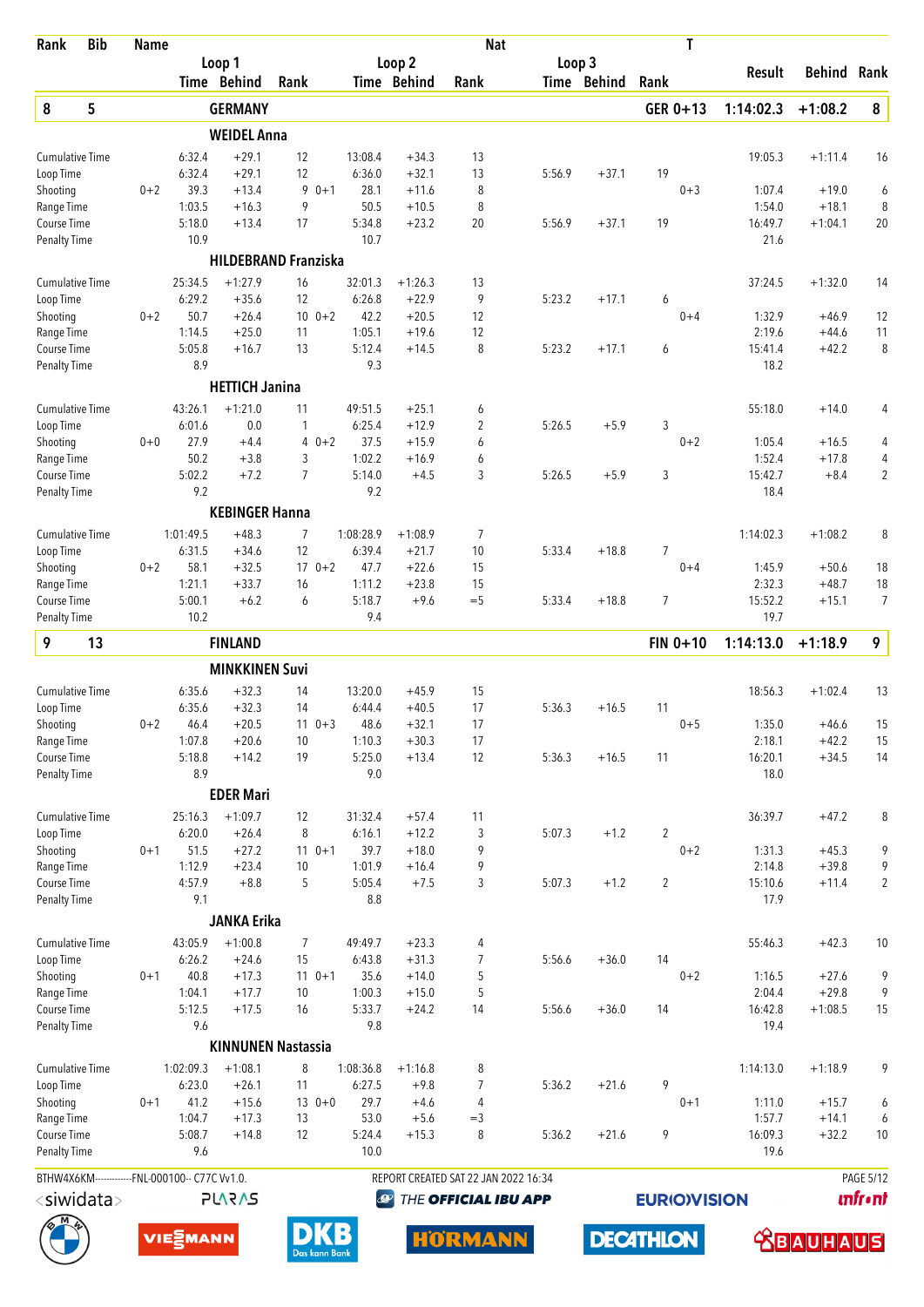| Rank                                | <b>Bib</b>       | <b>Name</b> |                             |                       |                               |                     |                      | <b>Nat</b>                           |        |             | T                   |                   |                    |                 |
|-------------------------------------|------------------|-------------|-----------------------------|-----------------------|-------------------------------|---------------------|----------------------|--------------------------------------|--------|-------------|---------------------|-------------------|--------------------|-----------------|
|                                     |                  |             |                             | Loop 1                |                               |                     | Loop 2               |                                      | Loop 3 |             |                     | <b>Result</b>     | Behind             | Rank            |
|                                     |                  |             |                             | Time Behind           | Rank                          |                     | Time Behind          | Rank                                 |        | Time Behind | Rank                |                   |                    |                 |
| 10                                  | 15               |             |                             | <b>POLAND</b>         |                               |                     |                      |                                      |        |             | POL 1+13            | 1:14:30.1         | $+1:36.0$          | 10              |
|                                     |                  |             |                             |                       | <b>HOJNISZ-STAREGA Monika</b> |                     |                      |                                      |        |             |                     |                   |                    |                 |
| <b>Cumulative Time</b>              |                  |             | 6:32.7                      | $+29.4$               | 13                            | 13:02.8             | $+28.7$              | 12                                   |        |             |                     | 18:28.7           | $+34.8$            | 9               |
| Loop Time<br>Shooting               |                  | $0 + 2$     | 6:32.7<br>52.3              | $+29.4$<br>$+26.4$    | 13<br>$150+2$                 | 6:30.1<br>44.5      | $+26.2$<br>$+28.0$   | 11<br>15                             | 5:25.9 | $+6.1$      | 4<br>$0 + 4$        | 1:36.8            | $+48.4$            | 16              |
| Range Time                          |                  |             | 1:14.9                      | $+27.7$               | 15                            | 1:08.1              | $+28.1$              | 15                                   |        |             |                     | 2:23.0            | $+47.1$            | 17              |
| Course Time                         |                  |             | 5:08.1                      | $+3.5$                | 3                             | 5:11.6              | 0.0                  | 1                                    | 5:25.9 | $+6.1$      | $\overline{4}$      | 15:45.6           | 0.0                | $\mathbf{1}$    |
| Penalty Time                        |                  |             | 9.6                         |                       |                               | 10.3                |                      |                                      |        |             |                     | 20.0              |                    |                 |
|                                     |                  |             |                             | <b>ZUK Kamila</b>     |                               |                     |                      |                                      |        |             |                     |                   |                    |                 |
| <b>Cumulative Time</b>              |                  |             | 24:22.3                     | $+15.7$               | 2                             | 30:48.7             | $+13.7$              | 4                                    |        |             |                     | 36:17.0           | $+24.5$            | $\overline{2}$  |
| Loop Time                           |                  |             | 5:53.6                      | 0.0                   | 1                             | 6:26.4              | $+22.5$              | 8                                    | 5:28.3 | $+22.2$     | 9                   |                   |                    |                 |
| Shooting                            |                  | $0 + 0$     | 31.5                        | $+7.2$                | 4                             | $0 + 2$<br>43.2     | $+21.5$              | 13                                   |        |             | $0 + 2$             | 1:14.7            | $+28.7$            | 7               |
| Range Time<br>Course Time           |                  |             | 54.3<br>4:49.6              | $+4.8$<br>$+0.5$      | 3<br>$\overline{2}$           | 1:05.4<br>5:10.5    | $+19.9$<br>$+12.6$   | 13<br>5                              | 5:28.3 | $+22.2$     | 9                   | 1:59.7<br>15:28.4 | $+24.7$<br>$+29.2$ | 5<br>5          |
| <b>Penalty Time</b>                 |                  |             | 9.7                         |                       |                               | 10.5                |                      |                                      |        |             |                     | 20.2              |                    |                 |
|                                     |                  |             |                             | <b>ZBYLUT Kinga</b>   |                               |                     |                      |                                      |        |             |                     |                   |                    |                 |
| <b>Cumulative Time</b>              |                  |             | 42:34.2                     | $+29.1$               | $\overline{2}$                | 49:52.4             | $+26.0$              | 7                                    |        |             |                     | 55:33.4           | $+29.4$            | 8               |
| Loop Time                           |                  |             | 6:17.2                      | $+15.6$               | 10                            | 7:18.2              | $+1:05.7$            | 15                                   | 5:41.0 | $+20.4$     | $=9$                |                   |                    |                 |
| Shooting                            |                  | $0 + 1$     | 42.3                        | $+18.8$               | $13 \t1+3$                    | 1:00.2              | $+38.6$              | 18                                   |        |             | $1 + 4$             | 1:42.6            | $+53.7$            | 15              |
| Range Time                          |                  |             | 1:05.0                      | $+18.6$               | 11                            | 1:24.5              | $+39.2$              | 18                                   |        |             |                     | 2:29.5            | $+54.9$            | 14              |
| Course Time                         |                  |             | 5:02.1                      | $+7.1$                | 6                             | 5:23.8              | $+14.3$              | 12                                   | 5:41.0 | $+20.4$     | $=9$                | 16:06.9           | $+32.6$            | 10              |
| <b>Penalty Time</b>                 |                  |             | 10.0                        |                       |                               | 29.9                |                      |                                      |        |             |                     | 39.9              |                    |                 |
|                                     |                  |             |                             | <b>MAKA Anna</b>      |                               |                     |                      |                                      |        |             |                     |                   |                    |                 |
| <b>Cumulative Time</b>              |                  |             | 1:02:17.5                   | $+1:16.3$             | 11                            | 1:08:44.3           | $+1:24.3$            | 10                                   |        |             |                     | 1:14:30.1         | $+1:36.0$          | 10              |
| Loop Time                           |                  |             | 6:44.1                      | $+47.2$               | 16                            | 6:26.8              | $+9.1$               | 4                                    | 5:45.8 | $+31.2$     | 11                  |                   |                    |                 |
| Shooting<br>Range Time              |                  | $0 + 3$     | 1:07.5<br>1:30.2            | $+41.9$<br>$+42.8$    | $190+0$<br>18                 | 30.8<br>53.0        | $+5.7$<br>$+5.6$     | 5<br>$=$ 3                           |        |             | $0 + 3$             | 1:38.3<br>2:23.2  | $+43.0$<br>$+39.6$ | 17<br>17        |
| Course Time                         |                  |             | 5:04.5                      | $+10.6$               | 8                             | 5:24.5              | $+15.4$              | 9                                    | 5:45.8 | $+31.2$     | 11                  | 16:14.8           | $+37.7$            | 11              |
| <b>Penalty Time</b>                 |                  |             | 9.4                         |                       |                               | 9.2                 |                      |                                      |        |             |                     | 18.6              |                    |                 |
| 11                                  | 8                |             |                             | <b>UKRAINE</b>        |                               |                     |                      |                                      |        |             | <b>UKR 1+10</b>     | 1:14:45.0         | $+1:50.9$          | 11              |
|                                     |                  |             |                             |                       | <b>SEMERENKO Valentina</b>    |                     |                      |                                      |        |             |                     |                   |                    |                 |
| <b>Cumulative Time</b>              |                  |             | 6:30.6                      | $+27.3$               | 10                            | 12:48.3             | $+14.2$              | 7                                    |        |             |                     | 18:33.2           | $+39.3$            | 10              |
| Loop Time                           |                  |             | 6:30.6                      | $+27.3$               | 10                            | 6:17.7              | $+13.8$              | 3                                    | 5:44.9 | $+25.1$     | 15                  |                   |                    |                 |
| Shooting                            |                  | $0 + 3$     | 48.5                        | $+22.6$               | $130+0$                       | 26.7                | $+10.2$              | 7                                    |        |             | $0 + 3$             | 1:15.3            | $+26.9$            | 9               |
| Range Time                          |                  |             | 1:11.0                      | $+23.8$               | 14                            | 48.9                | $+8.9$               | 7                                    |        |             |                     | 1:59.9            | $+24.0$            | 9               |
| Course Time                         |                  |             | 5:10.1                      | $+5.5$                | 5                             | 5:19.0              | $+7.4$               | 4                                    | 5:44.9 | $+25.1$     | 15                  | 16:14.0           | $+28.4$            | 9               |
| <b>Penalty Time</b>                 |                  |             | 9.4                         |                       |                               | 9.7                 |                      |                                      |        |             |                     | 19.2              |                    |                 |
|                                     |                  |             |                             | <b>BLASHKO Darya</b>  |                               |                     |                      |                                      |        |             |                     |                   |                    |                 |
| <b>Cumulative Time</b>              |                  |             | 24:54.0                     | $+47.4$               | 10                            | 31:32.1             | $+57.1$              | 10                                   |        |             |                     | 37:18.9           | $+1:26.4$          | 13              |
| Loop Time<br>Shooting               |                  | $0 + 1$     | 6:20.8<br>40.0              | $+27.2$<br>$+15.7$    | 9<br>$70+1$                   | 6:38.1<br>33.1      | $+34.2$<br>$+11.4$   | 14<br>7                              | 5:46.8 | $+40.7$     | 18<br>$0 + 2$       | 1:13.1            | $+27.1$            | 5               |
| Range Time                          |                  |             | 1:02.3                      | $+12.8$               | $\overline{7}$                | 58.7                | $+13.2$              | $\overline{7}$                       |        |             |                     | 2:01.0            | $+26.0$            | 6               |
| Course Time                         |                  |             | 5:08.8                      | $+19.7$               | 17                            | 5:29.6              | $+31.7$              | 18                                   | 5:46.8 | $+40.7$     | 18                  | 16:25.2           | $+1:26.0$          | 18              |
| <b>Penalty Time</b>                 |                  |             | 9.6                         |                       |                               | 9.8                 |                      |                                      |        |             |                     | 19.4              |                    |                 |
|                                     |                  |             |                             |                       | MERKUSHYNA Anastasiya         |                     |                      |                                      |        |             |                     |                   |                    |                 |
| <b>Cumulative Time</b>              |                  |             | 43:24.6                     | $+1:19.5$             | 10                            | 50:26.6             | $+1:00.2$            | 13                                   |        |             |                     | 56:05.2           | $+1:01.2$          | 12              |
| Loop Time                           |                  |             | 6:05.7                      | $+4.1$                | 2                             | 7:02.0              | $+49.5$              | 9                                    | 5:38.6 | $+18.0$     | 7                   |                   |                    |                 |
| Shooting                            |                  | $0+0$       | 23.5                        | 0.0                   | $1 \t1+3$                     | 44.3                | $+22.7$              | $=7$                                 |        |             | $1 + 3$             | 1:07.8            | $+18.9$            | 5               |
| Range Time                          |                  |             | 46.4                        | $0.0\,$               | 1                             | 1:07.8              | $+22.5$              | 7                                    |        |             |                     | 1:54.2            | $+19.6$            | 5               |
| Course Time<br><b>Penalty Time</b>  |                  |             | 5:09.8<br>9.5               | $+14.8$               | $=13$                         | 5:21.6<br>32.5      | $+12.1$              | 8                                    | 5:38.6 | $+18.0$     | $\overline{7}$      | 16:10.0<br>42.0   | $+35.7$            | 12              |
|                                     |                  |             |                             | <b>BILOSIUK Olena</b> |                               |                     |                      |                                      |        |             |                     |                   |                    |                 |
|                                     |                  |             |                             |                       |                               |                     |                      |                                      |        |             |                     |                   |                    |                 |
| <b>Cumulative Time</b><br>Loop Time |                  |             | 1:02:15.2<br>6:10.0         | $+1:14.0$<br>$+13.1$  | 9<br>5                        | 1:08:58.1<br>6:42.9 | $+1:38.1$<br>$+25.2$ | 11<br>12                             | 5:46.9 | $+32.3$     | 12                  | 1:14:45.0         | $+1:50.9$          | 11              |
| Shooting                            |                  | $0+0$       | 31.5                        | $+5.9$                | $50+2$                        | 44.9                | $+19.8$              | 14                                   |        |             | $0 + 2$             | 1:16.5            | $+21.2$            | 8               |
| Range Time                          |                  |             | 54.7                        | $+7.3$                | $=$ 5                         | 1:07.6              | $+20.2$              | 14                                   |        |             |                     | 2:02.3            | $+18.7$            | 8               |
| Course Time                         |                  |             | 5:05.1                      | $+11.2$               | 9                             | 5:25.7              | $+16.6$              | 10                                   | 5:46.9 | $+32.3$     | 12                  | 16:17.7           | $+40.6$            | 12              |
| <b>Penalty Time</b>                 |                  |             | 10.1                        |                       |                               | 9.5                 |                      |                                      |        |             |                     | 19.7              |                    |                 |
| BTHW4X6KM-----                      |                  |             | ---FNL-000100-- C77C Vv1.0. |                       |                               |                     |                      | REPORT CREATED SAT 22 JAN 2022 16:34 |        |             |                     |                   |                    | PAGE 6/12       |
|                                     | $<$ siwidata $>$ |             |                             | <b>SV2V7L</b>         |                               |                     | $\bigcirc$           | THE OFFICIAL IBU APP                 |        |             | <b>EURIO)VISION</b> |                   |                    | <b>unfr</b> •nt |
|                                     |                  |             |                             |                       |                               |                     |                      |                                      |        |             |                     |                   |                    |                 |

**DECATHLON** 





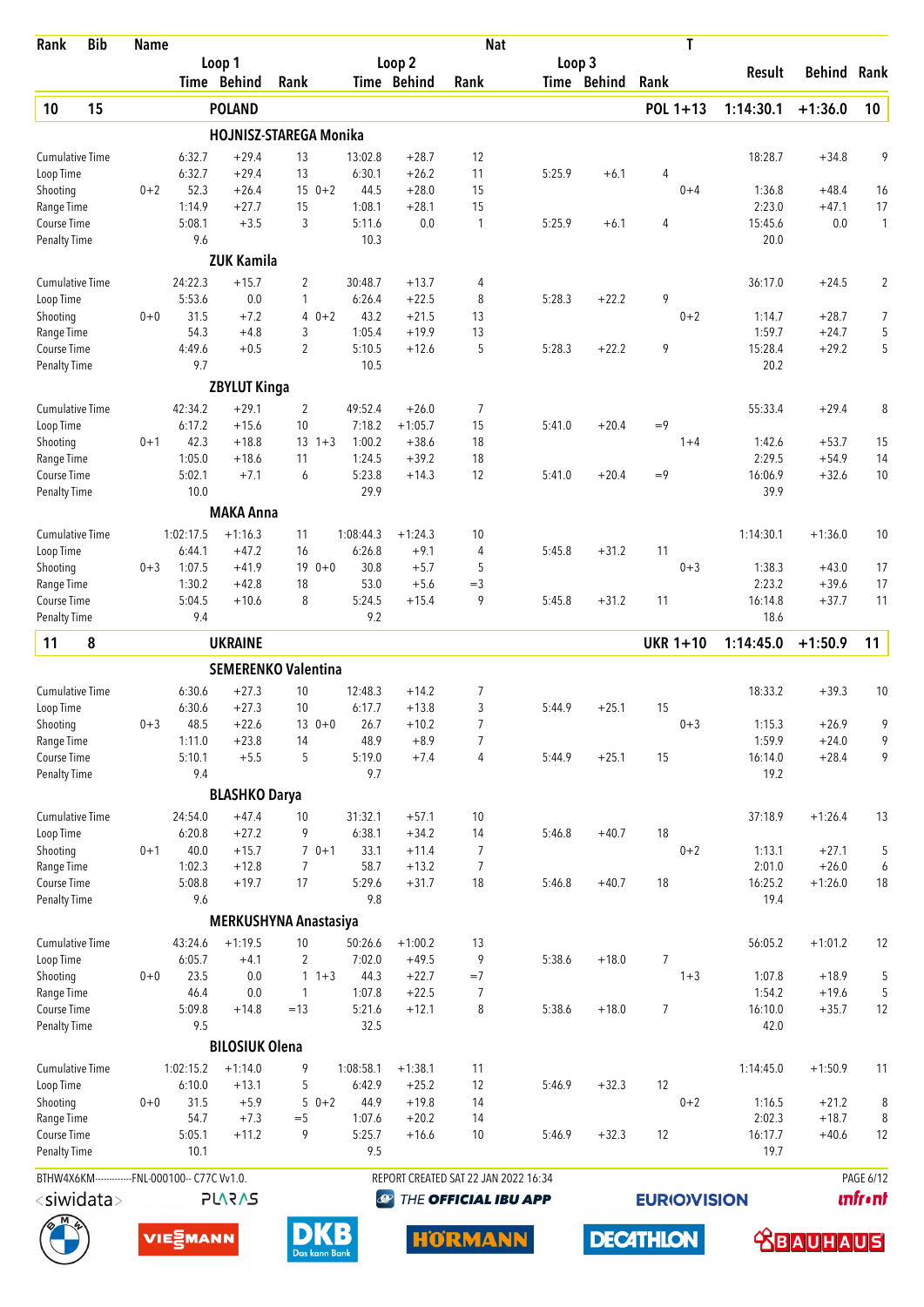| Rank                                | <b>Bib</b>       | <b>Name</b> |                                                |                      |                           |                     |                      | <b>Nat</b>                           |        |             | T                   |                   |                        |                  |
|-------------------------------------|------------------|-------------|------------------------------------------------|----------------------|---------------------------|---------------------|----------------------|--------------------------------------|--------|-------------|---------------------|-------------------|------------------------|------------------|
|                                     |                  |             |                                                | Loop 1               |                           |                     | Loop <sub>2</sub>    |                                      | Loop 3 |             |                     | Result            | Behind                 | Rank             |
|                                     |                  |             |                                                | Time Behind          | Rank                      |                     | Time Behind          | Rank                                 |        | Time Behind | Rank                |                   |                        |                  |
| 12                                  | 16               |             |                                                | <b>CANADA</b>        |                           |                     |                      |                                      |        |             | CAN 0+11            | 1:15:03.8         | $+2:09.7$              | 12               |
|                                     |                  |             |                                                | <b>LUNDER Emma</b>   |                           |                     |                      |                                      |        |             |                     |                   |                        |                  |
| <b>Cumulative Time</b>              |                  |             | 6:27.0                                         | $+23.7$              | 7                         | 12:47.4             | $+13.3$              | 6                                    |        |             |                     | 18:25.0           | $+31.1$                | 7                |
| Loop Time                           |                  |             | 6:27.0                                         | $+23.7$              | $\overline{7}$            | 6:20.4              | $+16.5$              | 4                                    | 5:37.6 | $+17.8$     | 12                  |                   |                        |                  |
| Shooting                            |                  | $0 + 1$     | 38.3                                           | $+12.4$              | $=7$ 0+0                  | 19.0                | $+2.5$               | 2                                    |        |             | $0 + 1$             | 57.4              | $+9.0$                 | 3                |
| Range Time<br>Course Time           |                  |             | 1:00.6<br>5:16.9                               | $+13.4$<br>$+12.3$   | 8<br>15                   | 42.7<br>5:28.3      | $+2.7$<br>$+16.7$    | $\overline{2}$<br>15                 | 5:37.6 | $+17.8$     | 12                  | 1:43.3<br>16:22.8 | $+7.4$<br>$+37.2$      | 3<br>15          |
| <b>Penalty Time</b>                 |                  |             | 9.4                                            |                      |                           | 9.4                 |                      |                                      |        |             |                     | 18.8              |                        |                  |
|                                     |                  |             |                                                | <b>BEAUDRY Sarah</b> |                           |                     |                      |                                      |        |             |                     |                   |                        |                  |
| <b>Cumulative Time</b>              |                  |             | 24:24.8                                        | $+18.2$              | 3                         | 30:44.3             | $+9.3$               | 2                                    |        |             |                     | 36:34.4           | $+41.9$                | 6                |
| Loop Time                           |                  |             | 5:59.8                                         | $+6.2$               | $\overline{2}$            | 6:19.5              | $+15.6$              | 4                                    | 5:50.1 | $+44.0$     | 19                  |                   |                        |                  |
| Shooting                            |                  | $0 + 0$     | 24.3                                           | 0.0                  | $\mathbf{1}$<br>$0 + 0$   | 21.7                | 0.0                  | 1                                    |        |             | $0 + 0$             | 46.0              | 0.0                    | 1                |
| Range Time                          |                  |             | 49.5                                           | 0.0                  | 1                         | 45.5                | 0.0                  | $\mathbf{1}$                         |        |             |                     | 1:35.0            | 0.0                    | $\mathbf{1}$     |
| Course Time                         |                  |             | 5:00.1                                         | $+11.0$              | $\overline{7}$            | 5:23.7              | $+25.8$              | 15                                   | 5:50.1 | $+44.0$     | 19                  | 16:13.9           | $+1:14.7$              | 15               |
| <b>Penalty Time</b>                 |                  |             | 10.1                                           |                      |                           | 10.3                |                      |                                      |        |             |                     | 20.4              |                        |                  |
|                                     |                  |             |                                                | <b>DICKSON Emily</b> |                           |                     |                      |                                      |        |             |                     |                   |                        |                  |
| <b>Cumulative Time</b>              |                  |             | 43:13.5                                        | $+1:08.4$            | 8                         | 50:16.4             | $+50.0$              | 12                                   |        |             |                     | 56:08.6           | $+1:04.6$              | 13               |
| Loop Time                           |                  |             | 6:39.1                                         | $+37.5$              | 19                        | 7:02.9              | $+50.4$              | 10                                   | 5:52.2 | $+31.6$     | 13                  |                   |                        |                  |
| Shooting                            |                  | $0 + 3$     | 58.9                                           | $+35.4$              | $190+3$                   | 51.2                | $+29.6$              | 13                                   |        |             | $0 + 6$             | 1:50.1            | $+1:01.2$              | 17               |
| Range Time<br>Course Time           |                  |             | 1:22.6<br>5:06.8                               | $+36.2$<br>$+11.8$   | 18<br>12                  | 1:17.0<br>5:36.6    | $+31.7$<br>$+27.1$   | 16<br>15                             | 5:52.2 | $+31.6$     | 13                  | 2:39.6<br>16:35.6 | $+1:05.0$<br>$+1:01.3$ | 18<br>14         |
| <b>Penalty Time</b>                 |                  |             | 9.6                                            |                      |                           | 9.2                 |                      |                                      |        |             |                     | 18.9              |                        |                  |
|                                     |                  |             |                                                | <b>BANKES Megan</b>  |                           |                     |                      |                                      |        |             |                     |                   |                        |                  |
|                                     |                  |             |                                                |                      |                           |                     |                      |                                      |        |             |                     |                   |                        |                  |
| <b>Cumulative Time</b><br>Loop Time |                  |             | 1:02:30.5<br>6:21.9                            | $+1:29.3$<br>$+25.0$ | 12<br>10                  | 1:09:08.4<br>6:37.9 | $+1:48.4$<br>$+20.2$ | 12<br>9                              | 5:55.4 | $+40.8$     | 13                  | 1:15:03.8         | $+2:09.7$              | 12               |
| Shooting                            |                  | $0 + 2$     | 38.3                                           | $+12.7$              | $80+2$                    | 32.1                | $+7.0$               | 6                                    |        |             | $0 + 4$             | 1:10.5            | $+15.2$                | 5                |
| Range Time                          |                  |             | 1:00.9                                         | $+13.5$              | 9                         | 54.9                | $+7.5$               | 5                                    |        |             |                     | 1:55.8            | $+12.2$                | 5                |
| Course Time                         |                  |             | 5:10.9                                         | $+17.0$              | 13                        | 5:33.3              | $+24.2$              | 13                                   | 5:55.4 | $+40.8$     | 13                  | 16:39.6           | $+1:02.5$              | 13               |
| <b>Penalty Time</b>                 |                  |             | 10.1                                           |                      |                           | 9.7                 |                      |                                      |        |             |                     | 19.8              |                        |                  |
| 13                                  | 4                |             |                                                | <b>BELARUS</b>       |                           |                     |                      |                                      |        |             | <b>BLR 3+14</b>     | 1:15:33.6         | $+2:39.5$              | 13               |
|                                     |                  |             |                                                |                      | <b>ALIMBEKAVA Dzinara</b> |                     |                      |                                      |        |             |                     |                   |                        |                  |
| <b>Cumulative Time</b>              |                  |             | 6:04.2                                         | $+0.9$               | $\overline{2}$            | 12:34.1             | 0.0                  | 1                                    |        |             |                     | 17:53.9           | 0.0                    | 1                |
| Loop Time                           |                  |             | 6:04.2                                         | $+0.9$               | $\overline{2}$            | 6:29.9              | $+26.0$              | 10                                   | 5:19.8 | 0.0         | 1                   |                   |                        |                  |
| Shooting                            |                  | $0 + 0$     | 25.9                                           | 0.0                  | $10+2$                    | 39.7                | $+23.2$              | 13                                   |        |             | $0 + 2$             | 1:05.6            | $+17.2$                | 5                |
| Range Time                          |                  |             | 47.2                                           | 0.0                  | 1                         | 1:00.3              | $+20.3$              | 11                                   |        |             |                     | 1:47.5            | $+11.6$                | 4                |
| Course Time                         |                  |             | 5:07.7                                         | $+3.1$               | $\overline{2}$            | 5:19.2              | $+7.6$               | 5                                    | 5:19.8 | 0.0         | $\mathbf{1}$        | 15:46.7           | $+1.1$                 | 3                |
| <b>Penalty Time</b>                 |                  |             | 9.3                                            |                      |                           | 10.4                |                      |                                      |        |             |                     | 19.7              |                        |                  |
|                                     |                  |             |                                                |                      | LESHCHANKA Iryna          |                     |                      |                                      |        |             |                     |                   |                        |                  |
| <b>Cumulative Time</b>              |                  |             | 24:06.6                                        | 0.0                  | 1                         | 31:21.9             | $+46.9$              | 8                                    |        |             |                     | 37:02.9           | $+1:10.4$              | 9                |
| Loop Time                           |                  | $0 + 0$     | 6:12.7<br>31.2                                 | $+19.1$              | 7<br>3                    | 7:15.3              | $+1:11.4$<br>$+39.6$ | 19                                   | 5:41.0 | $+34.9$     | 15<br>$1 + 3$       |                   |                        |                  |
| Shooting<br>Range Time              |                  |             | 55.2                                           | $+6.9$<br>$+5.7$     | $1 + 3$<br>4              | 1:01.3<br>1:25.1    | $+39.6$              | 19<br>19                             |        |             |                     | 1:32.6<br>2:20.3  | $+46.6$<br>$+45.3$     | $=10$<br>13      |
| Course Time                         |                  |             | 5:07.2                                         | $+18.1$              | 14                        | 5:18.7              | $+20.8$              | 11                                   | 5:41.0 | $+34.9$     | 15                  | 16:06.9           | $+1:07.7$              | 14               |
| <b>Penalty Time</b>                 |                  |             | 10.2                                           |                      |                           | 31.4                |                      |                                      |        |             |                     | 41.7              |                        |                  |
|                                     |                  |             |                                                |                      | <b>KRUCHINKINA Irina</b>  |                     |                      |                                      |        |             |                     |                   |                        |                  |
| <b>Cumulative Time</b>              |                  |             | 43:35.3                                        | $+1:30.2$            | 14                        | 51:10.2             | $+1:43.8$            | 14                                   |        |             |                     | 57:17.0           | $+2:13.0$              | 14               |
| Loop Time                           |                  |             | 6:32.4                                         | $+30.8$              | 17                        | 7:34.9              | $+1:22.4$            | 18                                   | 6:06.8 | $+46.2$     | 19                  |                   |                        |                  |
| Shooting                            |                  | $0 + 2$     | 55.7                                           | $+32.2$              | $18 \t2+3$                | 52.6                | $+31.0$              | 14                                   |        |             | $2 + 5$             | 1:48.4            | $+59.5$                | 16               |
| Range Time                          |                  |             | 1:18.2                                         | $+31.8$              | 17                        | 1:14.2              | $+28.9$              | 13                                   |        |             |                     | 2:32.4            | $+57.8$                | 15               |
| Course Time                         |                  |             | 5:04.9                                         | $+9.9$               | 11                        | 5:23.4              | $+13.9$              | 11                                   | 6:06.8 | $+46.2$     | 19                  | 16:35.1           | $+1:00.8$              | 13               |
| <b>Penalty Time</b>                 |                  |             | 9.3                                            |                      |                           | 57.2                |                      |                                      |        |             |                     | 1:06.6            |                        |                  |
|                                     |                  |             |                                                | <b>SOLA Hanna</b>    |                           |                     |                      |                                      |        |             |                     |                   |                        |                  |
| <b>Cumulative Time</b>              |                  |             | 1:03:31.7                                      | $+2:30.5$            | 14                        | 1:09:56.0           | $+2:36.0$            | 13                                   |        |             |                     | 1:15:33.6         | $+2:39.5$              | 13               |
| Loop Time                           |                  |             | 6:14.7                                         | $+17.8$              | 7                         | 6:24.3              | $+6.6$               | 3                                    | 5:37.6 | $+23.0$     | 10                  |                   |                        |                  |
| Shooting<br>Range Time              |                  | $0 + 2$     | 50.5<br>1:10.6                                 | $+24.9$<br>$+23.2$   | $150+2$<br>15             | 43.6<br>1:03.3      | $+18.5$<br>$+15.9$   | 13<br>11                             |        |             | $0 + 4$             | 1:34.1<br>2:13.9  | $+38.8$<br>$+30.3$     | 14<br>13         |
| Course Time                         |                  |             | 4:55.0                                         | $+1.1$               | 3                         | 5:12.2              | $+3.1$               | $\overline{2}$                       | 5:37.6 | $+23.0$     | 10                  | 15:44.8           | $+7.7$                 | 5                |
| <b>Penalty Time</b>                 |                  |             | 9.0                                            |                      |                           | 8.8                 |                      |                                      |        |             |                     | 17.9              |                        |                  |
|                                     |                  |             | BTHW4X6KM-------------FNL-000100-- C77C Vv1.0. |                      |                           |                     |                      | REPORT CREATED SAT 22 JAN 2022 16:34 |        |             |                     |                   |                        | <b>PAGE 7/12</b> |
|                                     |                  |             |                                                |                      |                           |                     |                      |                                      |        |             |                     |                   |                        | <b>ınfr•nt</b>   |
|                                     | $<$ siwidata $>$ |             |                                                | <b>SV2V7L</b>        |                           | $\bigcirc$          |                      | THE OFFICIAL IBU APP                 |        |             | <b>EURIO)VISION</b> |                   |                        |                  |

**DECATHLON** 





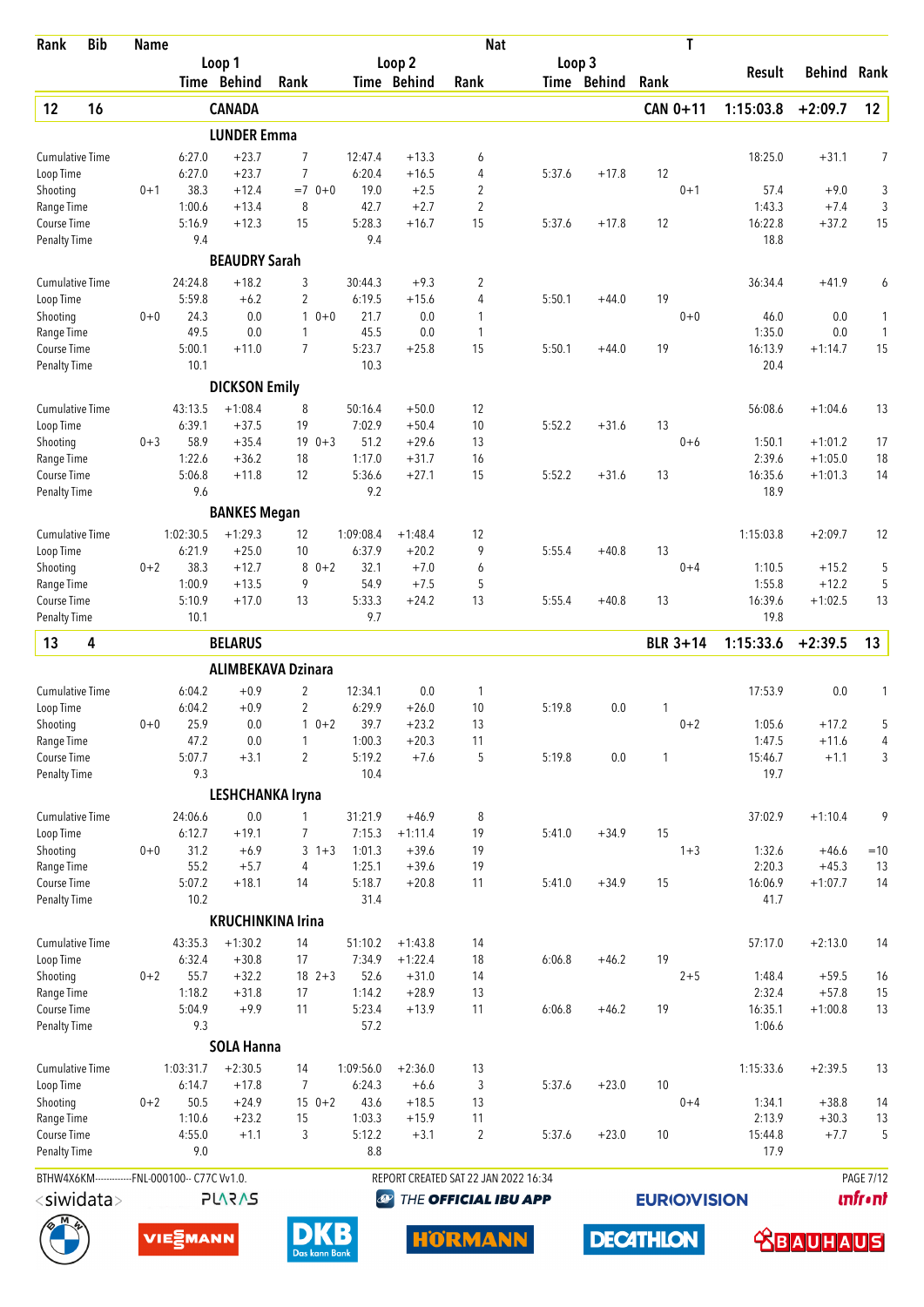| Rank                      | <b>Bib</b>            | <b>Name</b> |                                                |                         |                                |                  |                    | <b>Nat</b>                           |        |             |                | T                   |                   |                      |                        |
|---------------------------|-----------------------|-------------|------------------------------------------------|-------------------------|--------------------------------|------------------|--------------------|--------------------------------------|--------|-------------|----------------|---------------------|-------------------|----------------------|------------------------|
|                           |                       |             |                                                | Loop 1                  |                                |                  | Loop 2             |                                      | Loop 3 |             |                |                     | Result            | <b>Behind Rank</b>   |                        |
|                           |                       |             |                                                | Time Behind             | Rank                           |                  | Time Behind        | Rank                                 |        | Time Behind | Rank           |                     |                   |                      |                        |
| 14                        | $\overline{2}$        |             |                                                | <b>SWEDEN</b>           |                                |                  |                    |                                      |        |             | SWE 1+5        |                     | 1:16:14.1         | $+3:20.0$            | 14                     |
|                           |                       |             |                                                | <b>BRORSSON Mona</b>    |                                |                  |                    |                                      |        |             |                |                     |                   |                      |                        |
| <b>Cumulative Time</b>    |                       |             | 6:03.3                                         | 0.0                     | 1                              | 12:35.4          | $+1.3$             | $\overline{2}$                       |        |             |                |                     | 17:55.9           | $+2.0$               | $\overline{2}$         |
| Loop Time                 |                       |             | 6:03.3                                         | 0.0                     | 1                              | 6:32.1           | $+28.2$            | 12                                   | 5:20.5 | $+0.7$      | $\overline{2}$ |                     |                   |                      |                        |
| Shooting<br>Range Time    |                       | $0 + 0$     | 28.4<br>49.1                                   | $+2.5$<br>$+1.9$        | 3<br>$0 + 1$<br>$\overline{2}$ | 40.7<br>1:01.7   | $+24.2$<br>$+21.7$ | 14<br>13                             |        |             |                | $0 + 1$             | 1:09.2<br>1:50.8  | $+20.8$<br>$+14.9$   | 8<br>6                 |
| Course Time               |                       |             | 5:04.6                                         | 0.0                     | 1                              | 5:20.7           | $+9.1$             | 6                                    | 5:20.5 | $+0.7$      | $\overline{2}$ |                     | 15:45.8           | $+0.2$               | $\overline{2}$         |
| <b>Penalty Time</b>       |                       |             | 9.5                                            |                         |                                | 9.6              |                    |                                      |        |             |                |                     | 19.2              |                      |                        |
|                           |                       |             |                                                | <b>ANDERSSON Ingela</b> |                                |                  |                    |                                      |        |             |                |                     |                   |                      |                        |
| <b>Cumulative Time</b>    |                       |             | 24:53.5                                        | $+46.9$                 | 9                              | 31:28.3          | $+53.3$            | 9                                    |        |             |                |                     | 37:14.5           | $+1:22.0$            | 12                     |
| Loop Time                 |                       |             | 6:57.6                                         | $+1:04.0$               | 19                             | 6:34.8           | $+30.9$            | 12                                   | 5:46.2 | $+40.1$     | 17             |                     |                   |                      |                        |
| Shooting                  |                       | $1 + 3$     | 56.3                                           | $+32.0$                 | $140+1$                        | 30.2             | $+8.5$             | 5                                    |        |             |                | $1 + 4$             | 1:26.6            | $+40.6$              | 8                      |
| Range Time                |                       |             | 1:18.8                                         | $+29.3$                 | 14                             | 55.9             | $+10.4$            | 6                                    |        |             |                |                     | 2:14.7            | $+39.7$              | 8                      |
| Course Time               |                       |             | 5:05.4                                         | $+16.3$                 | 12                             | 5:29.3<br>9.6    | $+31.4$            | 17                                   | 5:46.2 | $+40.1$     | 17             |                     | 16:20.9           | $+1:21.7$            | 17                     |
| <b>Penalty Time</b>       |                       |             | 33.4                                           |                         |                                |                  |                    |                                      |        |             |                |                     | 43.0              |                      |                        |
|                           |                       |             |                                                |                         | <b>SKOTTHEIM Johanna</b>       |                  |                    |                                      |        |             |                |                     |                   |                      |                        |
| <b>Cumulative Time</b>    |                       |             | 43:27.3                                        | $+1:22.2$               | 12                             | 50:03.6          | $+37.2$            | 10                                   |        |             |                |                     | 56:04.3           | $+1:00.3$            | 11                     |
| Loop Time                 |                       |             | 6:12.8<br>27.3                                 | $+11.2$<br>$+3.8$       | 5<br>3                         | 6:36.3<br>21.6   | $+23.8$<br>0.0     | 3                                    | 6:00.7 | $+40.1$     | 16             |                     |                   |                      |                        |
| Shooting<br>Range Time    |                       | $0 + 0$     | 50.9                                           | $+4.5$                  | $0 + 0$<br>4                   | 45.4             | $+0.1$             | 1<br>$\overline{2}$                  |        |             |                | $0+0$               | 48.9<br>1:36.3    | 0.0<br>$+1.7$        | $=1$<br>$\overline{2}$ |
| Course Time               |                       |             | 5:11.6                                         | $+16.6$                 | 15                             | 5:40.9           | $+31.4$            | 16                                   | 6:00.7 | $+40.1$     | 16             |                     | 16:53.2           | $+1:18.9$            | 16                     |
| <b>Penalty Time</b>       |                       |             | 10.3                                           |                         |                                | 9.9              |                    |                                      |        |             |                |                     | 20.3              |                      |                        |
|                           |                       |             |                                                | <b>LIND Annie</b>       |                                |                  |                    |                                      |        |             |                |                     |                   |                      |                        |
| <b>Cumulative Time</b>    |                       |             | 1:02:52.5                                      | $+1:51.3$               | 13                             | 1:09:58.7        | $+2:38.7$          | 14                                   |        |             |                |                     | 1:16:14.1         | $+3:20.0$            | 14                     |
| Loop Time                 |                       |             | 6:48.2                                         | $+51.3$                 | 18                             | 7:06.2           | $+48.5$            | 14                                   | 6:15.4 | $+1:00.8$   | 16             |                     |                   |                      |                        |
| Shooting                  |                       | $0 + 0$     | 29.7                                           | $+4.1$                  | 3<br>$0 + 0$                   | 25.5             | $+0.4$             | 2                                    |        |             |                | $0+0$               | 55.3              | 0.0                  | 1                      |
| Range Time                |                       |             | 54.7                                           | $+7.3$                  | $=$ 5                          | 55.5             | $+8.1$             | 6                                    |        |             |                |                     | 1:50.2            | $+6.6$               | 3                      |
| Course Time               |                       |             | 5:43.4                                         | $+49.5$                 | 19                             | 5:59.7           | $+50.6$            | 16                                   | 6:15.4 | $+1:00.8$   | 16             |                     | 17:58.5           | $+2:21.4$            | 17                     |
| <b>Penalty Time</b>       |                       |             | 10.0                                           |                         |                                | 10.9             |                    |                                      |        |             |                |                     | 21.0              |                      |                        |
| 15                        | 10                    |             |                                                | <b>ESTONIA</b>          |                                |                  |                    |                                      |        |             |                | EST $3+17$          | 1:17:11.8         | $+4:17.7$            | 15                     |
|                           |                       |             |                                                | <b>OJA Regina</b>       |                                |                  |                    |                                      |        |             |                |                     |                   |                      |                        |
| <b>Cumulative Time</b>    |                       |             | 6:44.3                                         | $+41.0$                 | 16                             | 13:00.5          | $+26.4$            | 11                                   |        |             |                |                     | 18:33.7           | $+39.8$              | 11                     |
| Loop Time                 |                       |             | 6:44.3                                         | $+41.0$                 | 16                             | 6:16.2           | $+12.3$            | 2                                    | 5:33.2 | $+13.4$     | 8              |                     |                   |                      |                        |
| Shooting                  |                       | $0 + 3$     | 54.9                                           | $+29.0$                 | $170+0$                        | 22.8             | $+6.3$             | 4                                    |        |             |                | $0 + 3$             | 1:17.7            | $+29.3$              | 11                     |
| Range Time<br>Course Time |                       |             | 1:17.6<br>5:18.3                               | $+30.4$<br>$+13.7$      | 16<br>18                       | 43.9<br>5:23.4   | $+3.9$<br>$+11.8$  | 3<br>$=10$                           | 5:33.2 | $+13.4$     | 8              |                     | 2:01.5<br>16:14.9 | $+25.6$<br>$+29.3$   | 11<br>10               |
| Penalty Time              |                       |             | 8.4                                            |                         |                                | 8.8              |                    |                                      |        |             |                |                     | 17.2              |                      |                        |
|                           |                       |             |                                                | <b>TOMINGAS Tuuli</b>   |                                |                  |                    |                                      |        |             |                |                     |                   |                      |                        |
| <b>Cumulative Time</b>    |                       |             | 25:22.9                                        | $+1:16.3$               | 13                             | 32:37.0          | $+2:02.0$          | 16                                   |        |             |                |                     | 38:15.8           | $+2:23.3$            | 17                     |
| Loop Time                 |                       |             | 6:49.2                                         | $+55.6$                 | 18                             | 7:14.1           | $+1:10.2$          | 18                                   | 5:38.8 | $+32.7$     | 14             |                     |                   |                      |                        |
| Shooting                  |                       | $1 + 3$     | 51.8                                           | $+27.5$                 | $12 + 3$                       | 57.2             | $+35.5$            | 18                                   |        |             |                | $2 + 6$             | 1:49.1            | $+1:03.1$            | 16                     |
| Range Time                |                       |             | 1:15.2                                         | $+25.7$                 | 12                             | 1:21.0           | $+35.5$            | 18                                   |        |             |                |                     | 2:36.2            | $+1:01.2$            | 17                     |
| Course Time               |                       |             | 5:03.3                                         | $+14.2$                 | 9                              | 5:18.2           | $+20.3$            | 10                                   | 5:38.8 | $+32.7$     | 14             |                     | 16:00.3           | $+1:01.1$            | 11                     |
| <b>Penalty Time</b>       |                       |             | 30.7                                           |                         |                                | 34.8             |                    |                                      |        |             |                |                     | 1:05.5            |                      |                        |
|                           |                       |             |                                                | <b>KUELM Susan</b>      |                                |                  |                    |                                      |        |             |                |                     |                   |                      |                        |
| <b>Cumulative Time</b>    |                       |             | 44:34.9                                        | $+2:29.8$               | 17                             | 52:01.5          | $+2:35.1$          | 18                                   |        |             |                |                     | 57:44.7           | $+2:40.7$            | 18                     |
| Loop Time                 |                       |             | 6:19.1                                         | $+17.5$                 | 11                             | 7:26.6           | $+1:14.1$          | 17                                   | 5:43.2 | $+22.6$     | 11             |                     |                   |                      |                        |
| Shooting                  |                       | $0 + 1$     | 43.7                                           | $+20.2$                 | $15 \t1+3$                     | 1:07.1           | $+45.5$            | 19                                   |        |             |                | $1+4$               | 1:50.9            | $+1:02.0$            | 18                     |
| Range Time<br>Course Time |                       |             | 1:05.9<br>5:02.8                               | $+19.5$<br>$+7.8$       | 13<br>8                        | 1:30.9<br>5:21.1 | $+45.6$<br>$+11.6$ | 19<br>$\overline{7}$                 | 5:43.2 | $+22.6$     | 11             |                     | 2:36.8<br>16:07.1 | $+1:02.2$<br>$+32.8$ | 17<br>11               |
| <b>Penalty Time</b>       |                       |             | 10.3                                           |                         |                                | 34.5             |                    |                                      |        |             |                |                     | 44.9              |                      |                        |
|                           |                       |             |                                                |                         | <b>TALIHAERM Johanna</b>       |                  |                    |                                      |        |             |                |                     |                   |                      |                        |
| <b>Cumulative Time</b>    |                       |             | 1:04:21.5                                      | $+3:20.3$               | 18                             | 1:11:15.5        | $+3:55.5$          | 16                                   |        |             |                |                     | 1:17:11.8         | $+4:17.7$            | 15                     |
| Loop Time                 |                       |             | 6:36.8                                         | $+39.9$                 | 15                             | 6:54.0           | $+36.3$            | 13                                   | 5:56.3 | $+41.7$     | 14             |                     |                   |                      |                        |
| Shooting                  |                       | $0 + 1$     | 40.8                                           | $+15.2$                 | $12 \t 0+3$                    | 54.2             | $+29.1$            | 17                                   |        |             |                | $0 + 4$             | 1:35.1            | $+39.8$              | 16                     |
| Range Time                |                       |             | 1:04.0                                         | $+16.6$                 | 12                             | 1:16.8           | $+29.4$            | 17                                   |        |             |                |                     | 2:20.8            | $+37.2$              | 15                     |
| Course Time               |                       |             | 5:23.0                                         | $+29.1$                 | 16                             | 5:28.4           | $+19.3$            | 12                                   | 5:56.3 | $+41.7$     | 14             |                     | 16:47.7           | $+1:10.6$            | 14                     |
| <b>Penalty Time</b>       |                       |             | 9.7                                            |                         |                                | 8.7              |                    |                                      |        |             |                |                     | 18.5              |                      |                        |
|                           |                       |             | BTHW4X6KM-------------FNL-000100-- C77C Vv1.0. |                         |                                |                  |                    | REPORT CREATED SAT 22 JAN 2022 16:34 |        |             |                |                     |                   |                      | <b>PAGE 8/12</b>       |
|                           |                       |             |                                                | <b>PLARAS</b>           |                                | $\bigcirc$       |                    | THE OFFICIAL IBU APP                 |        |             |                | <b>EURIO)VISION</b> |                   |                      | <b>unfr</b> •nt        |
|                           | <siwidata></siwidata> |             |                                                |                         |                                |                  |                    |                                      |        |             |                |                     |                   |                      |                        |









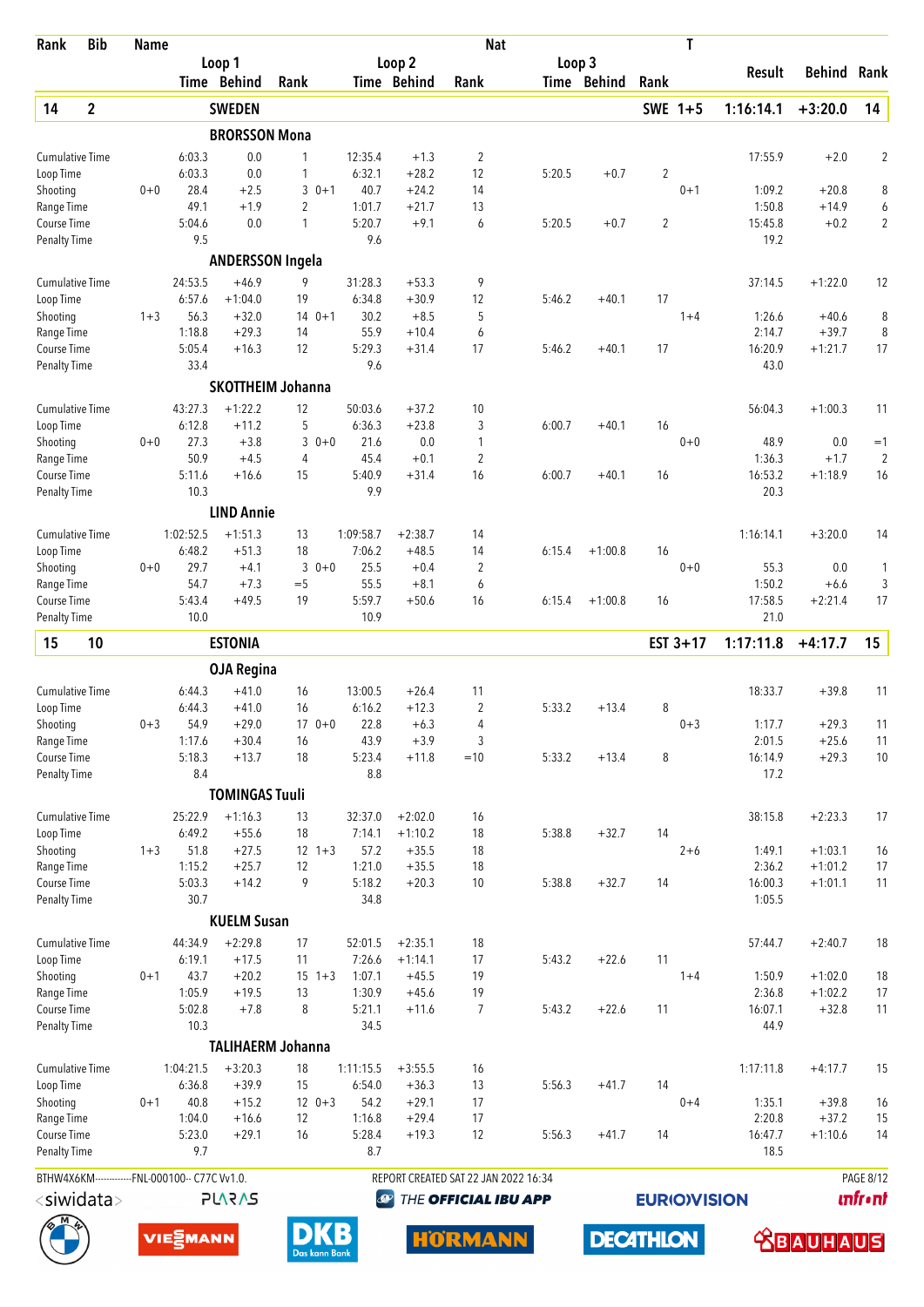| Rank                                | <b>Bib</b>                                     | <b>Name</b> |                   |                             |                     |             |                   |                        | <b>Nat</b>                           |        |             | T                  |                   |                      |                                  |
|-------------------------------------|------------------------------------------------|-------------|-------------------|-----------------------------|---------------------|-------------|-------------------|------------------------|--------------------------------------|--------|-------------|--------------------|-------------------|----------------------|----------------------------------|
|                                     |                                                |             |                   | Loop 1<br>Time Behind       | Rank                |             |                   | Loop 2<br>Time Behind  | Rank                                 | Loop 3 | Time Behind | Rank               | Result            | Behind               | Rank                             |
| 16                                  | 19                                             |             |                   | <b>ROMANIA</b>              |                     |             |                   |                        |                                      |        |             | ROU 0+11           | 1:17:29.3         | $+4:35.2$            | 16                               |
|                                     |                                                |             |                   | <b>USHKINA Natalia</b>      |                     |             |                   |                        |                                      |        |             |                    |                   |                      |                                  |
| <b>Cumulative Time</b>              |                                                |             | 6:52.8            | $+49.5$                     | 19                  |             | 13:55.3           | $+1:21.2$              | 18                                   |        |             |                    | 19:54.6           | $+2:00.7$            | 19                               |
| Loop Time                           |                                                |             | 6:52.8            | $+49.5$                     | 19                  |             | 7:02.5            | $+58.6$                | 19                                   | 5:59.3 | $+39.5$     | 20                 |                   |                      |                                  |
| Shooting                            |                                                | $0 + 3$     | 1:08.0            | $+42.1$                     |                     | $200 + 3$   | 1:01.2            | $+44.7$                | 21                                   |        |             | $0 + 6$            | 2:09.2            | $+1:20.8$            | 21                               |
| Range Time                          |                                                |             | 1:31.5            | $+44.3$                     | 20                  |             | 1:23.3            | $+43.3$                | 21                                   |        |             |                    | 2:54.8            | $+1:18.9$            | 21                               |
| Course Time<br><b>Penalty Time</b>  |                                                |             | 5:13.0<br>8.3     | $+8.4$                      | 12                  |             | 5:29.7<br>9.4     | $+18.1$                | 17                                   | 5:59.3 | $+39.5$     | 20                 | 16:42.0<br>17.7   | $+56.4$              | 19                               |
|                                     |                                                |             |                   | <b>TOLMACHEVA Anastasia</b> |                     |             |                   |                        |                                      |        |             |                    |                   |                      |                                  |
|                                     |                                                |             |                   |                             |                     |             |                   |                        |                                      |        |             |                    |                   |                      |                                  |
| <b>Cumulative Time</b><br>Loop Time |                                                |             | 26:17.5<br>6:22.9 | $+2:10.9$<br>$+29.3$        | 17<br>11            |             | 32:52.0<br>6:34.5 | $+2:17.0$<br>$+30.6$   | 18<br>11                             | 5:37.8 | $+31.7$     | 13                 | 38:29.8           | $+2:37.3$            | 18                               |
| Shooting                            |                                                | $0 + 1$     | 32.2              | $+7.9$                      |                     | $60+2$      | 38.8              | $+17.1$                | 8                                    |        |             | $0 + 3$            | 1:11.0            | $+25.0$              | 3                                |
| Range Time                          |                                                |             | 56.7              | $+7.2$                      | 5                   |             | 1:00.5            | $+15.0$                | 8                                    |        |             |                    | 1:57.2            | $+22.2$              | $=$ 3                            |
| Course Time                         |                                                |             | 5:16.3            | $+27.2$                     | 19                  |             | 5:24.4            | $+26.5$                | 16                                   | 5:37.8 | $+31.7$     | 13                 | 16:18.5           | $+1:19.3$            | 16                               |
| <b>Penalty Time</b>                 |                                                |             | 9.9               |                             |                     |             | 9.6               |                        |                                      |        |             |                    | 19.5              |                      |                                  |
|                                     |                                                |             |                   | <b>CHIRKOVA Elena</b>       |                     |             |                   |                        |                                      |        |             |                    |                   |                      |                                  |
| <b>Cumulative Time</b>              |                                                |             | 44:44.6           | $+2:39.5$                   | 18                  |             | 51:26.2           | $+1:59.8$              | 15                                   |        |             |                    | 57:30.7           | $+2:26.7$            | 17                               |
| Loop Time                           |                                                |             | 6:14.8<br>26.8    | $+13.2$<br>$+3.3$           | 7<br>$\overline{2}$ |             | 6:41.6<br>22.0    | $+29.1$<br>$+0.4$      | 6<br>2                               | 6:04.5 | $+43.9$     | 17                 | 48.9              |                      | $=1$                             |
| Shooting<br>Range Time              |                                                | $0 + 0$     | 49.3              | $+2.9$                      | $\overline{c}$      | $0 + 0$     | 45.3              | 0.0                    | $\mathbf{1}$                         |        |             | $0 + 0$            | 1:34.6            | 0.0<br>0.0           | $\mathbf{1}$                     |
| Course Time                         |                                                |             | 5:15.9            | $+20.9$                     | 17                  |             | 5:46.5            | $+37.0$                | 17                                   | 6:04.5 | $+43.9$     | 17                 | 17:06.9           | $+1:32.6$            | 17                               |
| <b>Penalty Time</b>                 |                                                |             | 9.6               |                             |                     |             | 9.7               |                        |                                      |        |             |                    | 19.3              |                      |                                  |
|                                     |                                                |             |                   | <b>MEZDREA Andreea</b>      |                     |             |                   |                        |                                      |        |             |                    |                   |                      |                                  |
| <b>Cumulative Time</b>              |                                                |             | 1:04:02.3         | $+3:01.1$                   | 16                  |             | 1:11:16.7         | $+3:56.7$              | 17                                   |        |             |                    | 1:17:29.3         | $+4:35.2$            | 16                               |
| Loop Time                           |                                                |             | 6:31.6            | $+34.7$                     | 13                  |             | 7:14.4            | $+56.7$                | 17                                   | 6:12.6 | $+58.0$     | 15                 |                   |                      |                                  |
| Shooting                            |                                                | $0 + 1$     | 39.6              | $+14.0$                     | 10 <sup>°</sup>     | $0 + 1$     | 41.4              | $+16.3$                | 12                                   |        |             | $0 + 2$            | 1:21.0            | $+25.7$              | 11                               |
| Range Time<br>Course Time           |                                                |             | 1:03.3<br>5:18.8  | $+15.9$<br>$+24.9$          | 11<br>15            |             | 1:07.0<br>5:58.1  | $+19.6$<br>$+49.0$     | 13<br>15                             | 6:12.6 | $+58.0$     | 15                 | 2:10.3<br>17:29.5 | $+26.7$<br>$+1:52.4$ | 11<br>15                         |
| <b>Penalty Time</b>                 |                                                |             | 9.5               |                             |                     |             | 9.2               |                        |                                      |        |             |                    | 18.8              |                      |                                  |
| 17                                  | 11                                             |             |                   | <b>AUSTRIA</b>              |                     |             |                   |                        |                                      |        |             | AUT 3+14           | 1:17:40.9         | $+4:46.8$            | 17                               |
|                                     |                                                |             |                   | <b>SCHWAIGER Julia</b>      |                     |             |                   |                        |                                      |        |             |                    |                   |                      |                                  |
| <b>Cumulative Time</b>              |                                                |             | 6:43.2            | $+39.9$                     | 15                  |             | 13:24.4           | $+50.3$                | 16                                   |        |             |                    | 18:57.5           | $+1:03.6$            | 14                               |
| Loop Time                           |                                                |             | 6:43.2            | $+39.9$                     | 15                  |             | 6:41.2            | $+37.3$                | 16                                   | 5:33.1 | $+13.3$     | 7                  |                   |                      |                                  |
| Shooting                            |                                                | $0 + 3$     | 57.4              | $+31.5$                     |                     | $18 \t 0+2$ | 47.2              | $+30.7$                | 16                                   |        |             | $0 + 5$            | 1:44.6            | $+56.2$              | 18                               |
| Range Time                          |                                                |             | 1:20.5            | $+33.3$                     | 18                  |             | 1:08.5            | $+28.5$                | 16                                   |        |             |                    | 2:29.0            | $+53.1$              | $18\,$                           |
| Course Time<br><b>Penalty Time</b>  |                                                |             | 5:13.2<br>9.4     | $+8.6$                      | 13                  |             | 5:23.4<br>9.2     | $+11.8$                | $=10$                                | 5:33.1 | $+13.3$     | 7                  | 16:09.7<br>18.7   | $+24.1$              | $\overline{7}$                   |
|                                     |                                                |             |                   | <b>JUPPE Anna</b>           |                     |             |                   |                        |                                      |        |             |                    |                   |                      |                                  |
|                                     |                                                |             |                   | $+1:27.3$                   |                     |             |                   |                        |                                      |        |             |                    |                   |                      |                                  |
| <b>Cumulative Time</b><br>Loop Time |                                                |             | 25:33.9<br>6:36.4 | $+42.8$                     | 15<br>14            |             | 32:29.1<br>6:55.2 | $+1:54.1$<br>$+51.3$   | 15<br>17                             | 5:31.0 | $+24.9$     | 10                 | 38:00.1           | $+2:07.6$            | 15                               |
| Shooting                            |                                                | $0 + 3$     | 1:07.4            | $+43.1$                     |                     | $18 \t 0+2$ | 1:08.4            | $+46.7$                | 20                                   |        |             | $0 + 5$            | 2:15.9            | $+1:29.9$            | 20                               |
| Range Time                          |                                                |             | 1:30.3            | $+40.8$                     | 18                  |             | 1:33.0            | $+47.5$                | 20                                   |        |             |                    | 3:03.3            | $+1:28.3$            | 20                               |
| Course Time                         |                                                |             | 4:57.5            | $+8.4$                      | 4                   |             | 5:13.4            | $+15.5$                | 9                                    | 5:31.0 | $+24.9$     | 10                 | 15:41.9           | $+42.7$              | 9                                |
| <b>Penalty Time</b>                 |                                                |             | 8.6               |                             |                     |             | 8.8               |                        |                                      |        |             |                    | 17.5              |                      |                                  |
|                                     |                                                |             |                   | <b>INNERHOFER Katharina</b> |                     |             |                   |                        |                                      |        |             |                    |                   |                      |                                  |
| <b>Cumulative Time</b>              |                                                |             | 44:07.8<br>6:07.7 | $+2:02.7$<br>$+6.1$         | 15<br>3             |             | 51:59.5<br>7:51.7 | $+2:33.1$<br>$+1:39.2$ | 17<br>20                             | 5:30.4 | $+9.8$      | 5                  | 57:29.9           | $+2:25.9$            | 16                               |
| Loop Time<br>Shooting               |                                                | $0 + 1$     | 38.9              | $+15.4$                     | 8                   | $3 + 3$     | 53.7              | $+32.1$                | 15                                   |        |             | $3 + 4$            | 1:32.7            | $+43.8$              | 12                               |
| Range Time                          |                                                |             | 1:00.4            | $+14.0$                     | 8                   |             | 1:16.2            | $+30.9$                | 14                                   |        |             |                    | 2:16.6            | $+42.0$              | 10                               |
| Course Time                         |                                                |             | 4:58.5            | $+3.5$                      | $\overline{c}$      |             | 5:16.2            | $+6.7$                 | 4                                    | 5:30.4 | $+9.8$      | 5                  | 15:45.1           | $+10.8$              | 3                                |
| <b>Penalty Time</b>                 |                                                |             | 8.8               |                             |                     |             | 1:19.3            |                        |                                      |        |             |                    | 1:28.2            |                      |                                  |
|                                     |                                                |             |                   | <b>RIEDER Christina</b>     |                     |             |                   |                        |                                      |        |             |                    |                   |                      |                                  |
| <b>Cumulative Time</b>              |                                                |             | 1:03:47.9         | $+2:46.7$                   | 15                  |             | 1:10:56.2         | $+3:36.2$              | 15                                   |        |             |                    | 1:17:40.9         | $+4:46.8$            | 17                               |
| Loop Time                           |                                                |             | 6:18.0            | $+21.1$                     | 8                   |             | 7:08.3            | $+50.6$                | 15                                   | 6:44.7 | $+1:30.1$   | 18                 |                   |                      |                                  |
| Shooting<br>Range Time              |                                                | $0 + 0$     | 30.5<br>54.1      | $+4.9$<br>$+6.7$            | 3                   | $40+0$      | 25.1<br>50.0      | 0.0<br>$+2.6$          | 1<br>$\overline{2}$                  |        |             | $0 + 0$            | 55.7<br>1:44.1    | $+0.4$<br>$+0.5$     | $\overline{c}$<br>$\overline{2}$ |
| Course Time                         |                                                |             | 5:14.1            | $+20.2$                     | 14                  |             | 6:07.8            | $+58.7$                | 18                                   | 6:44.7 | $+1:30.1$   | 18                 | 18:06.6           | $+2:29.5$            | 18                               |
| <b>Penalty Time</b>                 |                                                |             | 9.8               |                             |                     |             | 10.4              |                        |                                      |        |             |                    | 20.3              |                      |                                  |
|                                     | BTHW4X6KM-------------FNL-000100-- C77C Vv1.0. |             |                   |                             |                     |             |                   |                        | REPORT CREATED SAT 22 JAN 2022 16:34 |        |             |                    |                   |                      | PAGE 9/12                        |
|                                     | <siwidata></siwidata>                          |             |                   | <b>PLARAS</b>               |                     |             | $\bigcirc$        |                        | THE OFFICIAL IBU APP                 |        |             | <b>EURIOVISION</b> |                   |                      | <b>unfr</b> •nt                  |
|                                     |                                                |             |                   |                             |                     |             |                   |                        |                                      |        |             |                    |                   |                      |                                  |

**DECATHLON** 





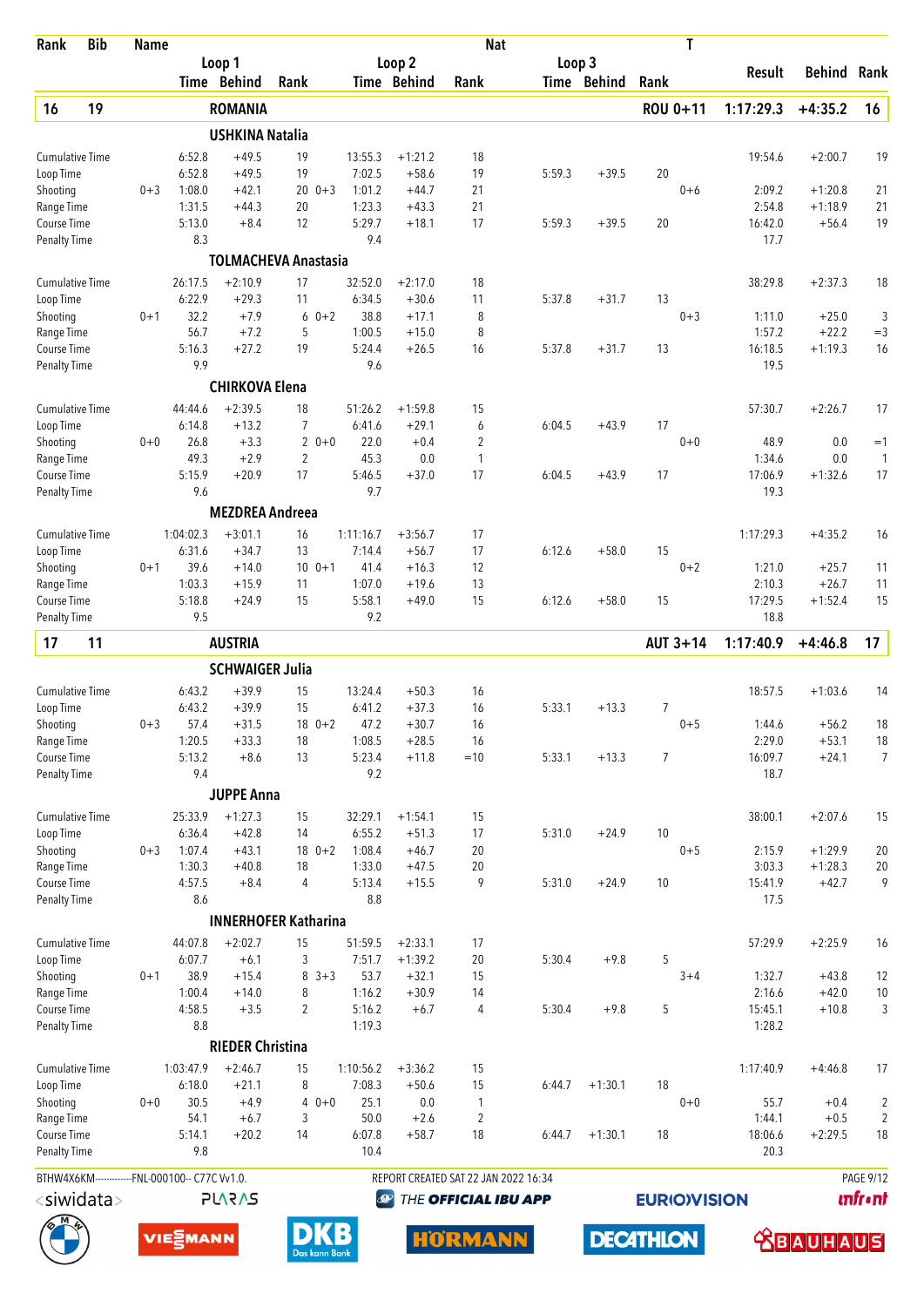| Rank                                | <b>Bib</b> | <b>Name</b> |                                                |                              |            |               |                     |                      | <b>Nat</b>                           |        |                  |            | T                  |                   |                      |                |
|-------------------------------------|------------|-------------|------------------------------------------------|------------------------------|------------|---------------|---------------------|----------------------|--------------------------------------|--------|------------------|------------|--------------------|-------------------|----------------------|----------------|
|                                     |            |             |                                                | Loop 1                       |            |               |                     | Loop <sub>2</sub>    |                                      | Loop 3 |                  |            |                    | Result            | Behind               | Rank           |
|                                     |            |             |                                                | Time Behind                  | Rank       |               |                     | Time Behind          | Rank                                 |        | Time Behind      | Rank       |                    |                   |                      |                |
| 18                                  | 20         |             |                                                | <b>SLOVAKIA</b>              |            |               |                     |                      |                                      |        |                  |            | SVK 1+14           | 1:17:49.6         | $+4:55.5$            | 18             |
|                                     |            |             |                                                | <b>FIALKOVA Paulina</b>      |            |               |                     |                      |                                      |        |                  |            |                    |                   |                      |                |
| <b>Cumulative Time</b>              |            |             | 7:19.7                                         | $+1:16.4$                    | 20         |               | 14:05.8             | $+1:31.7$            | 19                                   |        |                  |            |                    | 19:34.5           | $+1:40.6$            | 18             |
| Loop Time                           |            |             | 7:19.7                                         | $+1:16.4$                    | 20         |               | 6:46.1              | $+42.2$              | 18                                   | 5:28.7 | $+8.9$           | 5          |                    |                   |                      |                |
| Shooting                            |            | $1 + 3$     | 1:13.6<br>1:35.8                               | $+47.7$                      | $210+2$    |               | 52.2<br>1:14.3      | $+35.7$              | 18<br>18                             |        |                  |            | $1 + 5$            | 2:05.9            | $+1:17.5$            | 20             |
| Range Time<br>Course Time           |            |             | 5:14.2                                         | $+48.6$<br>$+9.6$            | 21<br>14   |               | 5:23.3              | $+34.3$<br>$+11.7$   | 9                                    | 5:28.7 | $+8.9$           | 5          |                    | 2:50.1<br>16:06.2 | $+1:14.2$<br>$+20.6$ | 19<br>6        |
| <b>Penalty Time</b>                 |            |             | 29.7                                           |                              |            |               | 8.4                 |                      |                                      |        |                  |            |                    | 38.1              |                      |                |
|                                     |            |             |                                                | <b>FIALKOVA Ivona</b>        |            |               |                     |                      |                                      |        |                  |            |                    |                   |                      |                |
| <b>Cumulative Time</b>              |            |             | 26:20.0                                        | $+2:13.4$                    | 18         |               | 32:43.5             | $+2:08.5$            | 17                                   |        |                  |            |                    | 38:01.0           | $+2:08.5$            | 16             |
| Loop Time                           |            |             | 6:45.5                                         | $+51.9$                      | 17         |               | 6:23.5              | $+19.6$              | 7                                    | 5:17.5 | $+11.4$          | $=4$       |                    |                   |                      |                |
| Shooting                            |            | $0 + 3$     | 1:10.8                                         | $+46.5$                      | $210+2$    |               | 41.1                | $+19.4$              | 10                                   |        |                  |            | $0 + 5$            | 1:52.0            | $+1:06.0$            | 17             |
| Range Time                          |            |             | 1:32.5                                         | $+43.0$                      | 20         |               | 1:02.5              | $+17.0$              | 10                                   |        |                  |            |                    | 2:35.0            | $+1:00.0$            | 16             |
| Course Time<br><b>Penalty Time</b>  |            |             | 5:04.1<br>8.9                                  | $+15.0$                      | $=10$      |               | 5:11.7<br>9.3       | $+13.8$              | $\overline{7}$                       | 5:17.5 | $+11.4$          | $=4$       |                    | 15:33.3<br>18.2   | $+34.1$              | 6              |
|                                     |            |             |                                                | <b>HORVATOVA Henrieta</b>    |            |               |                     |                      |                                      |        |                  |            |                    |                   |                      |                |
| <b>Cumulative Time</b>              |            |             | 44:25.2                                        | $+2:20.1$                    | 16         |               | 51:30.5             | $+2:04.1$            | 16                                   |        |                  |            |                    | 57:29.8           | $+2:25.8$            | 15             |
| Loop Time                           |            |             | 6:24.2                                         | $+22.6$                      | 14         |               | 7:05.3              | $+52.8$              | 12                                   | 5:59.3 | $+38.7$          | 15         |                    |                   |                      |                |
| Shooting                            |            | $0 + 0$     | 29.3                                           | $+5.8$                       | 6          | $0 + 2$       | 44.3                | $+22.7$              | $=7$                                 |        |                  |            | $0 + 2$            | 1:13.6            | $+24.7$              | 7              |
| Range Time                          |            |             | 52.7                                           | $+6.3$                       | 6          |               | 1:08.2              | $+22.9$              | 8                                    |        |                  |            |                    | 2:00.9            | $+26.3$              | $\overline{7}$ |
| Course Time                         |            |             | 5:21.5                                         | $+26.5$                      | 18         |               | 5:47.0              | $+37.5$              | 18                                   | 5:59.3 | $+38.7$          | 15         |                    | 17:07.8           | $+1:33.5$            | 18             |
| <b>Penalty Time</b>                 |            |             | 10.0                                           |                              |            |               | 10.0                |                      |                                      |        |                  |            |                    | 20.0              |                      |                |
|                                     |            |             |                                                | <b>MACHYNIAKOVA Veronika</b> |            |               |                     |                      |                                      |        |                  |            |                    |                   |                      |                |
| <b>Cumulative Time</b><br>Loop Time |            |             | 1:04:15.6<br>6:45.8                            | $+3:14.4$<br>$+48.9$         | 17<br>17   |               | 1:11:26.0<br>7:10.4 | $+4:06.0$<br>$+52.7$ | 18<br>16                             | 6:23.6 | $+1:09.0$        | 17         |                    | 1:17:49.6         | $+4:55.5$            | 18             |
| Shooting                            |            | $0 + 1$     | 44.4                                           | $+18.8$                      | $140+1$    |               | 33.5                | $+8.4$               | $\overline{7}$                       |        |                  |            | $0 + 2$            | 1:17.9            | $+22.6$              | 9              |
| Range Time                          |            |             | 1:08.5                                         | $+21.1$                      | 14         |               | 58.0                | $+10.6$              | 9                                    |        |                  |            |                    | 2:06.5            | $+22.9$              | 10             |
| Course Time                         |            |             | 5:27.0                                         | $+33.1$                      | 17         |               | 6:02.6              | $+53.5$              | 17                                   | 6:23.6 | $+1:09.0$        | 17         |                    | 17:53.2           | $+2:16.1$            | 16             |
| <b>Penalty Time</b>                 |            |             | 10.3                                           |                              |            |               | 9.7                 |                      |                                      |        |                  |            |                    | 20.1              |                      |                |
| 19                                  | 17         |             |                                                | <b>JAPAN</b>                 |            |               |                     |                      |                                      |        |                  | <b>JPN</b> |                    | LAP               |                      | 19             |
|                                     |            |             |                                                | <b>TACHIZAKI Fuyuko</b>      |            |               |                     |                      |                                      |        |                  |            |                    |                   |                      |                |
| <b>Cumulative Time</b>              |            |             | 6:27.8                                         | $+24.5$                      | 8          |               | 14:10.1             | $+1:36.0$            | 20                                   |        |                  |            |                    | 19:55.6           | $+2:01.7$            | 20             |
| Loop Time                           |            |             | 6:27.8                                         | $+24.5$                      | 8          |               | 7:42.3              | $+1:38.4$            | 21                                   | 5:45.5 | $+25.7$          | 17         |                    |                   |                      |                |
| Shooting                            |            | 0+1         | 38.0                                           | $+12.1$                      | $62+3$     |               | 1:01.0              | $+44.5$              | 20                                   |        |                  |            | $2 + 4$            | 1:39.0            | $+50.6$              | 17             |
| Range Time<br>Course Time           |            |             | 59.0<br>5:19.4                                 | $+11.8$<br>$+14.8$           | 6<br>20    |               | 1:22.5<br>5:23.2    | $+42.5$<br>$+11.6$   | 20<br>8                              | 5:45.5 | $+25.7$          | 17         |                    | 2:21.5<br>16:28.1 | $+45.6$<br>$+42.5$   | 16<br>16       |
| <b>Penalty Time</b>                 |            |             | 9.3                                            |                              |            |               | 56.6                |                      |                                      |        |                  |            |                    | 1:06.0            |                      |                |
|                                     |            |             |                                                | <b>MAEDA Sari</b>            |            |               |                     |                      |                                      |        |                  |            |                    |                   |                      |                |
| <b>Cumulative Time</b>              |            |             | 26:39.2                                        | $+2:32.6$                    | 19         |               | 34:01.4             | $+3:26.4$            | 19                                   |        |                  |            |                    | 39:46.5           | $+3:54.0$            | 19             |
| Loop Time                           |            |             | 6:43.6                                         | $+50.0$                      | 16         |               | 7:22.2              | $+1:18.3$            | 20                                   | 5:45.1 | $+39.0$          | 16         |                    |                   |                      |                |
| Shooting                            |            | $0 + 3$     | 1:00.6                                         | $+36.3$                      | $15 \t1+3$ |               | 56.3                | $+34.6$              | 17                                   |        |                  |            | $1 + 6$            | 1:57.0            | $+1:11.0$            | 19             |
| Range Time                          |            |             | 1:24.2                                         | $+34.7$                      | 16         |               | 1:19.4              | $+33.9$              | 17                                   |        |                  |            |                    | 2:43.6            | $+1:08.6$            | 19             |
| Course Time                         |            |             | 5:10.5<br>8.9                                  | $+21.4$                      | 18         |               | 5:30.0<br>32.7      | $+32.1$              | 19                                   | 5:45.1 | $+39.0$          | 16         |                    | 16:25.6           | $+1:26.4$            | 19             |
| <b>Penalty Time</b>                 |            |             |                                                | <b>HACHISUKA Asuka</b>       |            |               |                     |                      |                                      |        |                  |            |                    | 41.6              |                      |                |
| <b>Cumulative Time</b>              |            |             | 46:53.4                                        | $+4:48.3$                    | 19         |               | 54:01.3             | $+4:34.9$            | 19                                   |        |                  |            |                    | 1:00:08.0         | $+5:04.0$            | 19             |
| Loop Time                           |            |             | 7:06.9                                         | $+1:05.3$                    | 20         |               | 7:07.9              | $+55.4$              | 13                                   | 6:06.7 | $+46.1$          | 18         |                    |                   |                      |                |
| Shooting                            |            | $0 + 1$     | 39.9                                           | $+16.4$                      | $90+2$     |               | 46.3                | $+24.7$              | 10                                   |        |                  |            | $0 + 3$            | 1:26.3            | $+37.4$              | 10             |
| Range Time                          |            |             | 1:27.7                                         | $+41.3$                      | 19         |               | 1:08.6              | $+23.3$              | 10                                   |        |                  |            |                    | 2:36.3            | $+1:01.7$            | 16             |
| Course Time                         |            |             | 5:29.2                                         | $+34.2$                      | 19         |               | 5:49.2              | $+39.7$              | 19                                   | 6:06.7 | $+46.1$          | 18         |                    | 17:25.1           | $+1:50.8$            | 19             |
| <b>Penalty Time</b>                 |            |             | 10.0                                           |                              |            |               | 10.0                |                      |                                      |        |                  |            |                    | 20.0              |                      |                |
|                                     |            |             |                                                | <b>TANAKA Yurie</b>          |            |               |                     |                      |                                      |        |                  |            |                    |                   |                      |                |
| <b>Cumulative Time</b>              |            |             |                                                |                              |            |               |                     |                      |                                      |        |                  |            |                    |                   |                      |                |
| Loop Time<br>Shooting               |            | $2 + 3$     | 54.0                                           | $+28.4$                      | 16         |               |                     |                      | 19                                   |        |                  |            |                    |                   |                      | 19             |
| Range Time                          |            |             |                                                |                              |            |               |                     |                      |                                      |        |                  |            |                    |                   |                      |                |
| Course Time                         |            |             | 5:30.2                                         | $+36.3$                      | 18         |               |                     |                      |                                      |        |                  |            |                    |                   |                      |                |
| <b>Penalty Time</b>                 |            |             |                                                |                              |            |               |                     |                      |                                      |        |                  |            |                    |                   |                      |                |
|                                     |            |             | BTHW4X6KM-------------FNL-000100-- C77C Vv1.0. |                              |            |               |                     |                      | REPORT CREATED SAT 22 JAN 2022 16:34 |        |                  |            |                    |                   |                      | PAGE 10/12     |
| <siwidata></siwidata>               |            |             |                                                | <b>PLARAS</b>                |            |               | <b>D</b>            |                      | THE OFFICIAL IBU APP                 |        |                  |            | <b>EURIOVISION</b> |                   |                      | <b>unfront</b> |
|                                     |            |             |                                                |                              |            |               |                     |                      |                                      |        |                  |            |                    |                   |                      |                |
|                                     |            |             | VIESMANN                                       |                              |            | Das kann Bank |                     |                      | <b>HORMANN</b>                       |        | <b>DECATHLON</b> |            |                    |                   | <b>ABAUHAUS</b>      |                |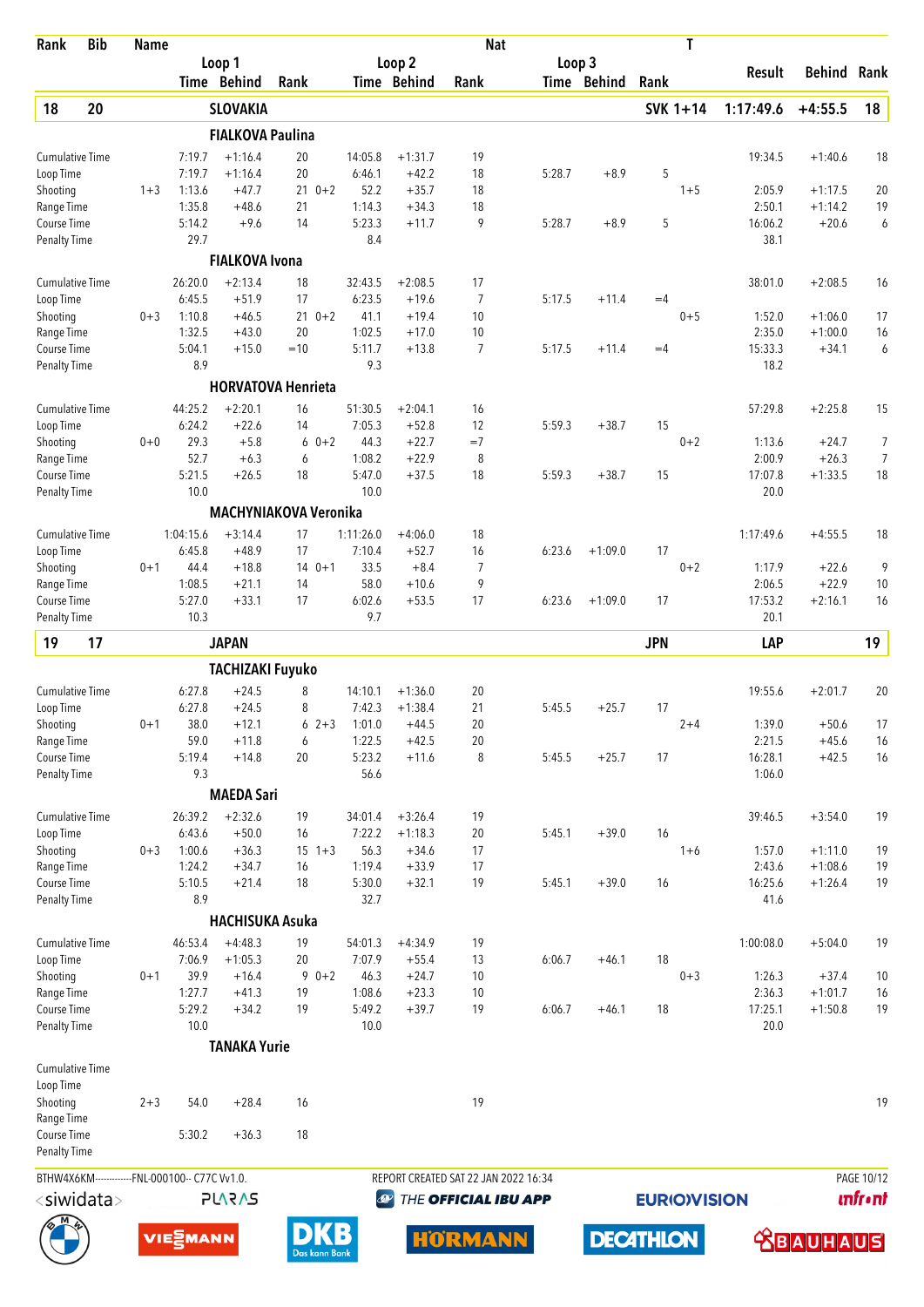| Rank                                | <b>Bib</b> | <b>Name</b> |                                                |                                |        |               |                  |                       | <b>Nat</b>     |                                      |                       |            | T                   |                   |                        |                |
|-------------------------------------|------------|-------------|------------------------------------------------|--------------------------------|--------|---------------|------------------|-----------------------|----------------|--------------------------------------|-----------------------|------------|---------------------|-------------------|------------------------|----------------|
|                                     |            |             |                                                | Loop 1<br>Time Behind          | Rank   |               |                  | Loop 2<br>Time Behind | Rank           |                                      | Loop 3<br>Time Behind | Rank       |                     | Result            | <b>Behind Rank</b>     |                |
| 20                                  | 21         |             |                                                | <b>KOREA</b>                   |        |               |                  |                       |                |                                      |                       | <b>KOR</b> |                     | LAP               |                        | 20             |
|                                     |            |             |                                                | <b>AVVAKUMOVA Ekaterina</b>    |        |               |                  |                       |                |                                      |                       |            |                     |                   |                        |                |
| <b>Cumulative Time</b>              |            |             | 6:49.8                                         | $+46.5$                        | 17     |               | 13:18.6          | $+44.5$               | 14             |                                      |                       |            |                     | 19:03.8           | $+1:09.9$              | 15             |
| Loop Time                           |            |             | 6:49.8                                         | $+46.5$                        | 17     |               | 6:28.8           | $+24.9$               | 9              | 5:45.2                               | $+25.4$               | 16         |                     |                   |                        |                |
| Shooting<br>Range Time              |            | $0 + 2$     | 54.1<br>1:19.1                                 | $+28.2$<br>$+31.9$             | 17     | $16 \t 0+0$   | 26.6<br>45.6     | $+10.1$<br>$+5.6$     | 6<br>5         |                                      |                       |            | $0 + 2$             | 1:20.8<br>2:04.7  | $+32.4$<br>$+28.8$     | 12<br>12       |
| Course Time                         |            |             | 5:20.8                                         | $+16.2$                        | 21     |               | 5:33.6           | $+22.0$               | 19             | 5:45.2                               | $+25.4$               | 16         |                     | 16:39.6           | $+54.0$                | 18             |
| Penalty Time                        |            |             | 9.8                                            |                                |        |               | 9.6              |                       |                |                                      |                       |            |                     | 19.4              |                        |                |
|                                     |            |             |                                                | <b>KIM Seonsu</b>              |        |               |                  |                       |                |                                      |                       |            |                     |                   |                        |                |
| <b>Cumulative Time</b>              |            |             | 26:54.7                                        | $+2:48.1$                      | 20     |               | 34:49.5          | $+4:14.5$             | 20             |                                      |                       |            |                     | 40:52.8           | $+5:00.3$              | 20             |
| Loop Time                           |            |             | 7:50.9                                         | $+1:57.3$                      | 21     |               | 7:54.8           | $+1:50.9$             | 21             | 6:03.3                               | $+57.2$               | 20         |                     |                   |                        |                |
| Shooting<br>Range Time              |            | $1 + 3$     | 1:08.1<br>1:33.8                               | $+43.8$<br>$+44.3$             | 21     | $190+3$       | 1:15.0<br>1:39.3 | $+53.3$<br>$+53.8$    | 21<br>21       |                                      |                       |            | $1 + 6$             | 2:23.1<br>3:13.1  | $+1:37.1$<br>$+1:38.1$ | 21<br>21       |
| Course Time                         |            |             | 5:41.4                                         | $+52.3$                        | 21     |               | 6:05.9           | $+1:08.0$             | 21             | 6:03.3                               | $+57.2$               | 20         |                     | 17:50.6           | $+2:51.4$              | 20             |
| <b>Penalty Time</b>                 |            |             | 35.6                                           |                                |        |               | 9.6              |                       |                |                                      |                       |            |                     | 45.3              |                        |                |
|                                     |            |             |                                                | <b>KO Eunjung</b>              |        |               |                  |                       |                |                                      |                       |            |                     |                   |                        |                |
| <b>Cumulative Time</b>              |            |             | 47:31.2                                        | $+5:26.1$                      | 20     |               | 54:40.8          | $+5:14.4$             | 20             |                                      |                       |            |                     |                   |                        |                |
| Loop Time                           |            |             | 6:38.4                                         | $+36.8$                        | 18     |               | 7:09.6           | $+57.1$               | 14             |                                      |                       |            |                     |                   |                        |                |
| Shooting<br>Range Time              |            | $0 + 0$     | 28.2<br>51.2                                   | $+4.7$<br>$+4.8$               | 5<br>5 | $0 + 0$       | 27.5<br>49.0     | $+5.9$<br>$+3.7$      | 3<br>3         |                                      |                       |            | $0 + 0$             | 55.8<br>1:40.2    | $+6.9$<br>$+5.6$       | 3<br>3         |
| Course Time                         |            |             | 5:36.1                                         | $+41.1$                        | 20     |               | 6:10.0           | $+1:00.5$             | 20             |                                      |                       |            |                     |                   |                        |                |
| Penalty Time                        |            |             | 11.1                                           |                                |        |               | 10.5             |                       |                |                                      |                       |            |                     | 21.7              |                        |                |
|                                     |            |             |                                                | <b>MUN Jihee</b>               |        |               |                  |                       |                |                                      |                       |            |                     |                   |                        |                |
| <b>Cumulative Time</b>              |            |             |                                                |                                |        |               |                  |                       |                |                                      |                       |            |                     |                   |                        |                |
| Loop Time                           |            |             |                                                |                                |        |               |                  |                       |                |                                      |                       |            |                     |                   |                        |                |
| Shooting                            |            |             |                                                |                                | 20     |               |                  |                       | 20             |                                      |                       |            |                     |                   |                        | 20             |
| Range Time<br>Course Time           |            |             |                                                |                                |        |               |                  |                       |                |                                      |                       |            |                     |                   |                        |                |
| Penalty Time                        |            |             |                                                |                                |        |               |                  |                       |                |                                      |                       |            |                     |                   |                        |                |
| 21                                  | 18         |             |                                                | <b>KAZAKHSTAN</b>              |        |               |                  |                       |                |                                      |                       | <b>KAZ</b> |                     | LAP               |                        | 21             |
|                                     |            |             |                                                | VISHNEVSKAYA-SHEPORENKO Galina |        |               |                  |                       |                |                                      |                       |            |                     |                   |                        |                |
| <b>Cumulative Time</b>              |            |             | 7:35.9                                         | $+1:32.6$                      | 21     |               | 15:17.3          | $+2:43.2$             | 21             |                                      |                       |            |                     | 21:24.9           | $+3:31.0$              | 21             |
| Loop Time                           |            |             | 7:35.9                                         | $+1:32.6$                      | 21     |               | 7:41.4           | $+1:37.5$             | 20             | 6:07.6                               | $+47.8$               | 21         |                     |                   |                        |                |
| Shooting                            |            | 2+3         | 1:07.9                                         | $+42.0$                        |        | $19 \t1+3$    | 57.2             | $+40.7$               | 19             |                                      |                       |            | $3 + 6$             | 2:05.2            | $+1:16.8$              | 19             |
| Range Time                          |            |             | 1:29.9                                         | $+42.7$                        | 19     |               | 1:20.6           | $+40.6$               | 19             |                                      |                       |            |                     | 2:50.5            | $+1:14.6$              | 20             |
| Course Time<br><b>Penalty Time</b>  |            |             | 5:12.1<br>53.9                                 | $+7.5$                         | 9      |               | 5:49.1<br>31.6   | $+37.5$               | 21             | 6:07.6                               | $+47.8$               | 21         |                     | 17:08.8<br>1:25.5 | $+1:23.2$              | 21             |
|                                     |            |             |                                                | <b>BELCHENKO Yelizaveta</b>    |        |               |                  |                       |                |                                      |                       |            |                     |                   |                        |                |
| <b>Cumulative Time</b>              |            |             | 28:37.2                                        | $+4:30.6$                      | 21     |               | 35:19.5          | $+4:44.5$             | 21             |                                      |                       |            |                     |                   |                        |                |
| Loop Time                           |            |             | 7:12.3                                         | $+1:18.7$                      | 20     |               | 6:42.3           | $+38.4$               | 16             |                                      |                       |            |                     |                   |                        |                |
| Shooting                            |            | $0 + 2$     | 1:08.7                                         | $+44.4$                        |        | $200 + 1$     | 30.5             | $+8.8$                | 6              |                                      |                       |            | $0 + 3$             | 1:39.3            | $+53.3$                | 15             |
| Range Time                          |            |             | 1:30.6                                         | $+41.1$                        | 19     |               | 51.4             | $+5.9$                | 3              |                                      |                       |            |                     | 2:22.0            | $+47.0$                | 14             |
| Course Time                         |            |             | 5:31.7                                         | $+42.6$                        | 20     |               | 5:41.3           | $+43.4$               | 20             |                                      |                       |            |                     |                   |                        |                |
| Penalty Time                        |            |             | 10.0                                           |                                |        |               | 9.5              |                       |                |                                      |                       |            |                     | 19.6              |                        |                |
| <b>Cumulative Time</b>              |            |             |                                                | <b>KLIMINA Darya</b>           |        |               |                  |                       |                |                                      |                       |            |                     |                   |                        |                |
| Loop Time                           |            |             |                                                |                                |        |               |                  |                       |                |                                      |                       |            |                     |                   |                        |                |
| Shooting                            |            |             |                                                |                                | 21     |               |                  |                       | 21             |                                      |                       |            |                     |                   |                        | 21             |
| Range Time                          |            |             |                                                |                                |        |               |                  |                       |                |                                      |                       |            |                     |                   |                        |                |
| Course Time                         |            |             |                                                |                                |        |               |                  |                       |                |                                      |                       |            |                     |                   |                        |                |
| Penalty Time                        |            |             |                                                |                                |        |               |                  |                       |                |                                      |                       |            |                     |                   |                        |                |
|                                     |            |             |                                                | <b>KONDRATYEVA Anastassiya</b> |        |               |                  |                       |                |                                      |                       |            |                     |                   |                        |                |
| <b>Cumulative Time</b><br>Loop Time |            |             |                                                |                                |        |               |                  |                       |                |                                      |                       |            |                     |                   |                        |                |
| Shooting                            |            |             |                                                |                                | 21     |               |                  |                       | 21             |                                      |                       |            |                     |                   |                        | 21             |
| Range Time                          |            |             |                                                |                                |        |               |                  |                       |                |                                      |                       |            |                     |                   |                        |                |
| Course Time                         |            |             |                                                |                                |        |               |                  |                       |                |                                      |                       |            |                     |                   |                        |                |
| <b>Penalty Time</b>                 |            |             |                                                |                                |        |               |                  |                       |                |                                      |                       |            |                     |                   |                        |                |
|                                     |            |             | BTHW4X6KM-------------FNL-000100-- C77C Vv1.0. |                                |        |               |                  |                       |                | REPORT CREATED SAT 22 JAN 2022 16:34 |                       |            |                     |                   |                        | PAGE 11/12     |
| $<$ siwidata $>$                    |            |             |                                                | <b>SV2V7L</b>                  |        |               | $\bigcirc$       |                       |                | THE OFFICIAL IBU APP                 |                       |            | <b>EURIO)VISION</b> |                   |                        | <b>unfront</b> |
|                                     |            |             | VIESMANN                                       |                                |        |               |                  |                       | <b>HORMANN</b> |                                      | <b>DECATHLON</b>      |            |                     |                   | <b> SBAUHAUS</b>       |                |
|                                     |            |             |                                                |                                |        | Das kann Bank |                  |                       |                |                                      |                       |            |                     |                   |                        |                |